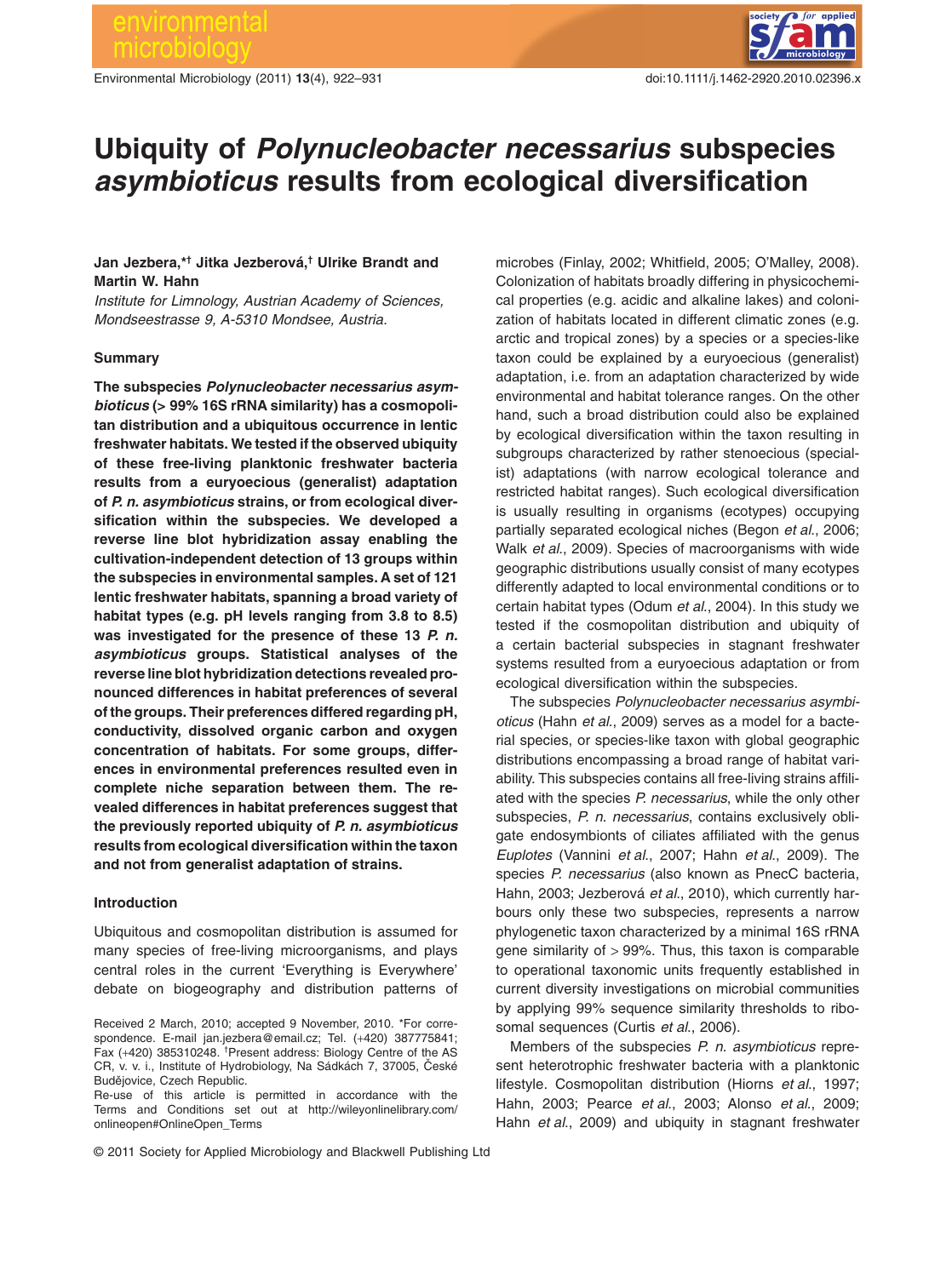habitats (Jezberová *et al*., 2010) is well documented for this subspecies. *P. n. asymbioticus* inhabits a very broad range of freshwater systems including alkaline (Hahn, 2003; Wu and Hahn, 2006; Salcher *et al*., 2008) and acidic lakes and ponds (Burkert *et al*., 2003; Hahn *et al*., 2005; Percent *et al*., 2008; Taipale *et al*., 2009), oligotrophic high mountain lakes (Wu *et al*., 2006; Jezberová *et al*., 2010), eutrophic shallow lakes (Wu and Hahn, 2006), rivers (Sekiguchi *et al*., 2002; Crump and Hobbie, 2005), ponds in raised bog systems (Jezberová *et al*., 2010) and shallow temporary puddles on forestry roads (Jezberová *et al*., 2010). Even colonization of permanently (monimolimnion of a meromictic lake) or temporarily (hypolimnion of a holomictic lake) anoxic zones of stagnant systems was observed (Salcher *et al*., 2008; Jezberová *et al*., 2010). Application of a specific fluorescence *in situ* hybridization (FISH) probe revealed relative abundances of *P. n. asymbioticus* in natural habitats in the range of < 1% to 67% of total bacterial numbers (Hahn *et al*., 2005; Wu and Hahn, 2006; Salcher *et al*., 2008; Alonso *et al*., 2009; Jezberová *et al*., 2010). Conversely, detection of free-living *Polynucleobacter* bacteria in macro-environments like soil or saline systems (saline inland waters and eusaline marine systems) was never reported (Zwart *et al*., 2002; Hahn, 2003; Wu *et al*., 2006).

We investigated if *P. n. asymbioticus* bacteria present in different types of freshwater habitats represented different groups, and if the distribution of groups across the habitats was random or if they differed in habitat preferences. Reverse line blot hybridization (RLBH, Zwart *et al*., 2003) adopted to detection of distinct *P. n. asymbioticus* groups was used for screening of 121 freshwater systems for the presence of these groups. For this purpose, a set of 13 RLBH probes specifically targeting ribosomal internal transcribed spacer (16S–23S ITS) sequences of different *P. n. asymbioticus* groups were developed. Screened habitats are located in Central Europe and represent a broad variety of freshwater systems differing in many limnological parameters like water chemistry, trophic status, habitat size and altitude (Jezberová *et al*., 2010).

The phylogenetic resolution (i.e. intraspecific resolution) of the RLBH method was higher than methods used in previous studies to assess differences in the environmental preferences of closely related bacteria (Gray *et al*., 2004; 2007; Schauer *et al*., 2005; Newton *et al*., 2007). Our aim was to confirm or disprove the ubiquity by diversification hypothesis for *Polynucleobacter* bacteria (Jezberová *et al*., 2010).

## **Results**

## *Development and validation of RLBH probes*

Because of high similarity (> 99%) of 16S rRNA gene sequences of *P. n. asymbioticus* strains, it was impos-

**Table 1.** Group-specific probes used in the RLBH assays, their 5′ to 3′ sequences, and melting temperatures (*T*m).

| Probe<br>name    | Sequence                        | $T_m$ (°C) |
|------------------|---------------------------------|------------|
| F1               | CTAAGCGATTGTTAATTGTTTAGT        | 54.2       |
| F2               | TTATAAAGTTCTTAAATAGTACTTAAAGT   | 54.0       |
| F4               | ACCATCAGCAGCAGTGATA             | 54.5       |
| F <sub>5</sub>   | <b>CCACCAATCAGCGTTGATA</b>      | 54.5       |
| F10              | ACTAAGCGATCTAATGATTGTTTA        | 54.2       |
| F <sub>11</sub>  | MAGTGATATGGACTAWGTGG            | 54.2       |
| F <sub>12</sub>  | CCACCAATCAGCAGTGATA             | 54.5       |
| F <sub>13n</sub> | CTAAGACCATATCACTACTGA           | 54.5       |
| F <sub>14</sub>  | ACTAAGCGATCTATTGATTGTTTA        | 54.2       |
| F <sub>15</sub>  | ACTAAGCAATTTAGCGATTGTTTA        | 54.2       |
| $F15-1$          | CCAAACTGTAAGTACTTATTAAAG        | 54.2       |
| F <sub>16</sub>  | GACCCACCAAATCAGAAGT             | 54.4       |
| F17              | CAAAACTAAGCGAAGACTTAATCGTTTAGTT | 54.7       |

The probes target different regions of the 16S–23S ITS of *P. n.* ssp. *asymbioticus* strains.

sible to use this phylogenetic marker to resolve the intrasubspecies diversity of *P. n. asymbioticus*. Therefore, the 16S–23S ITS was used as an alternative marker providing a much higher intraspecific resolution (Hahn *et al*., 2005). The development of a primer pair for specific amplification of *P. n. asymbioticus* ITS sequences, as well as the development of subgroup-specific probes was based on 152 sequences of *P. n. asymbioticus* strains, five sequences of *P. n. necessarius* strains (endosymbionts) and 34 sequences of *Polynucleobacter* strains affiliated with other species. The 152 *P. n. asymbioticus* strains shared ITS sequences with similarities in the range of 94–100%. Sequence similarities limited the possibility to develop a panel of group-specific probes covering all of the available 152 *P. n. asymbioticus* sequences; however, a set of 13 group-specific probes passed empirical validation (Table 1). This panel of probes covers 57% of the 152 strains (Fig. 1A). Most of these probes target groups (minimal intragroup ITS sequence similarities 98.4–100%) consisting of 2–17 strains while one probe targets only a single strain of the culture collection. More than half of the 13 groups could not be discriminated from other groups on the level of 16S rRNA sequences (Table 2). Of those 12 groups representing more than one strain, nine and seven appeared in phylogenetic trees of ITS sequences and partial glutamine synthetase gene sequences (glnA), respectively, as monophyletic groups supported by bootstrap values  $> 65\%$  (Table 2, Fig. S1). The two broadest monophyletic groups in the ITS tree (F11 and F13n, Table 2) appear in the glnA tree split in two separated groups. Group F15-1 appears in the ITS tree as a monophyletic group nested in group F15; however, F15-1 strains differ from the remaining F15 strains only in two nucleotide substitutions in their ITS sequences.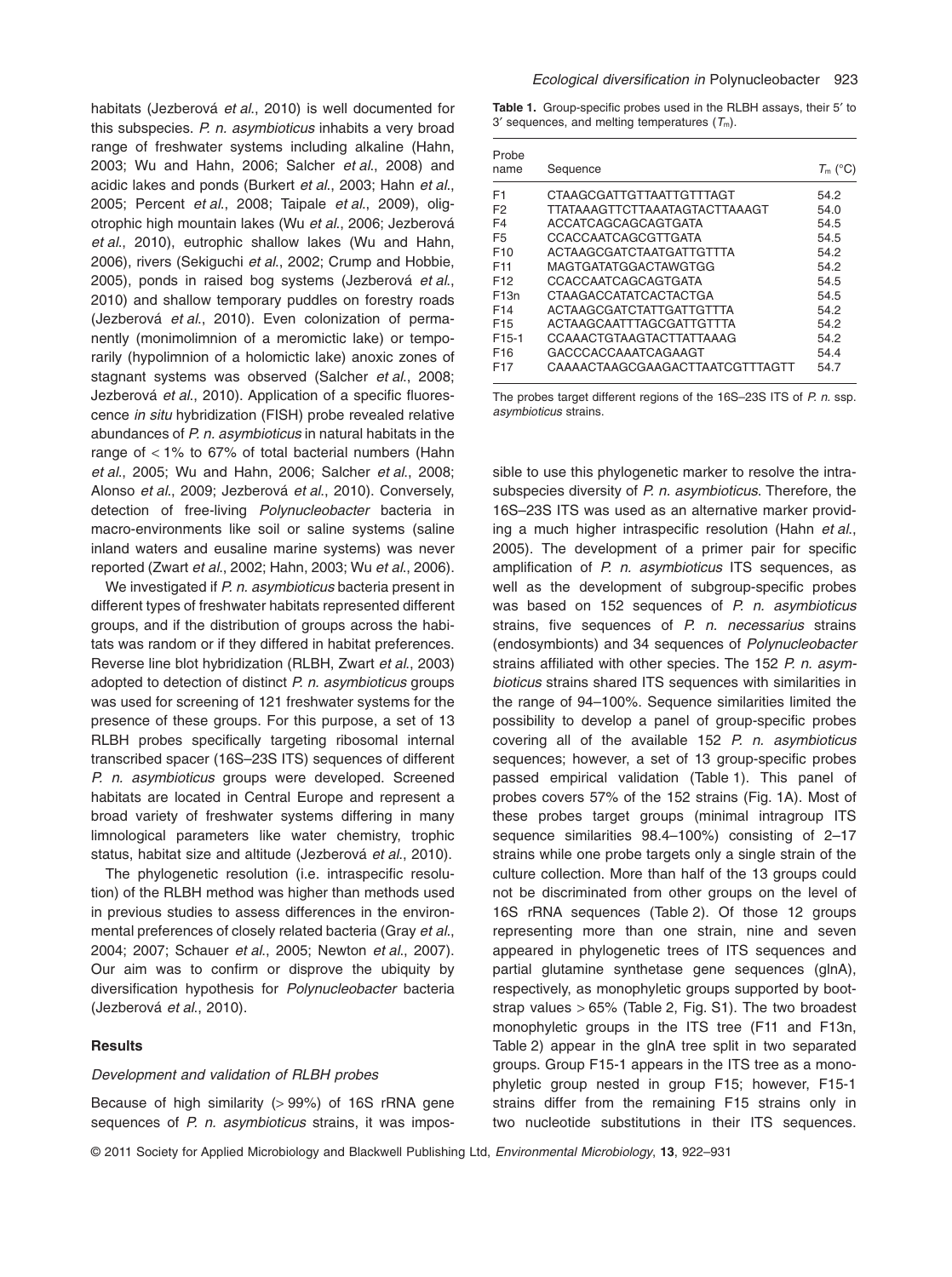

**Fig. 1.** A. Neighbour-joining tree based on 16S–23S ITS sequences (about 500 bp, including two tRNA genes) of *P. n. asymbioticus* strains representing the culture collection (152 isolates) used for the development and testing of the RLBH probes. Lineages and groups targeted by the 13 probes are indicated by different colours.

B. Detection by the RLBH probes across the 121 habitats, sorted by increasing pH (range 3.9–8.5). Note the non-linear scaling of the *x*-axis. Detection intensities are indicated by different gray scale colours; black, very strong; dark grey, average signal; light grey, weak signal; white, no detection signal. Habitats and probes without any detection are indicated by asterisks.

C. Plot of conductivity values against pH values of all 121 habitats. Habitats with detections by probes F10 (red) and F17 (blue) are highlighted.

D. Plot of absorption (250 nm) values representing a proxy for DOC and humic substance concentrations against pH values. Habitats with detections by probes F10 (red) and F17 (blue) are highlighted. Data of four habitats with absorption values > 1.0 are not shown (all four habitats were negative for F10 and F17).

Empirical testing confirmed that the primer pair developed for amplification of ITS sequences of *P. necessarius* was specific for this species.

## *Screening of habitats by RLBH*

In total, 121 habitats were screened by RLBH for the presence of the 13 *P. n. asymbioticus* groups defined by the probes (Fig. 1B). These habitats were characterized in detail in Jezberová and colleagues (2010), who also showed the presence of *P. n. asymbioticus* in all 121 samples (results by FISH as well as *P. necessarius*- specific PCR). PCR amplification with the *P. necessarius*specific primers resulted for all samples in amplicons of the expected length. The set of 13 probes detected at least one of the targeted groups in 115 habitats (95%). On average, 3.8  $\pm$  1.8 groups were detected per habitat. In total, all but two groups could be detected in the 121 samples. Not detected was the F2 group, one of the smallest groups consisting of only two strains, and the other not detected group was F13n, the largest and most diverse group. The other probes detected their target groups in 15 (12%) to 102 (84%) habitats respectively (average 42.6 habitats, 35.2% of habitats).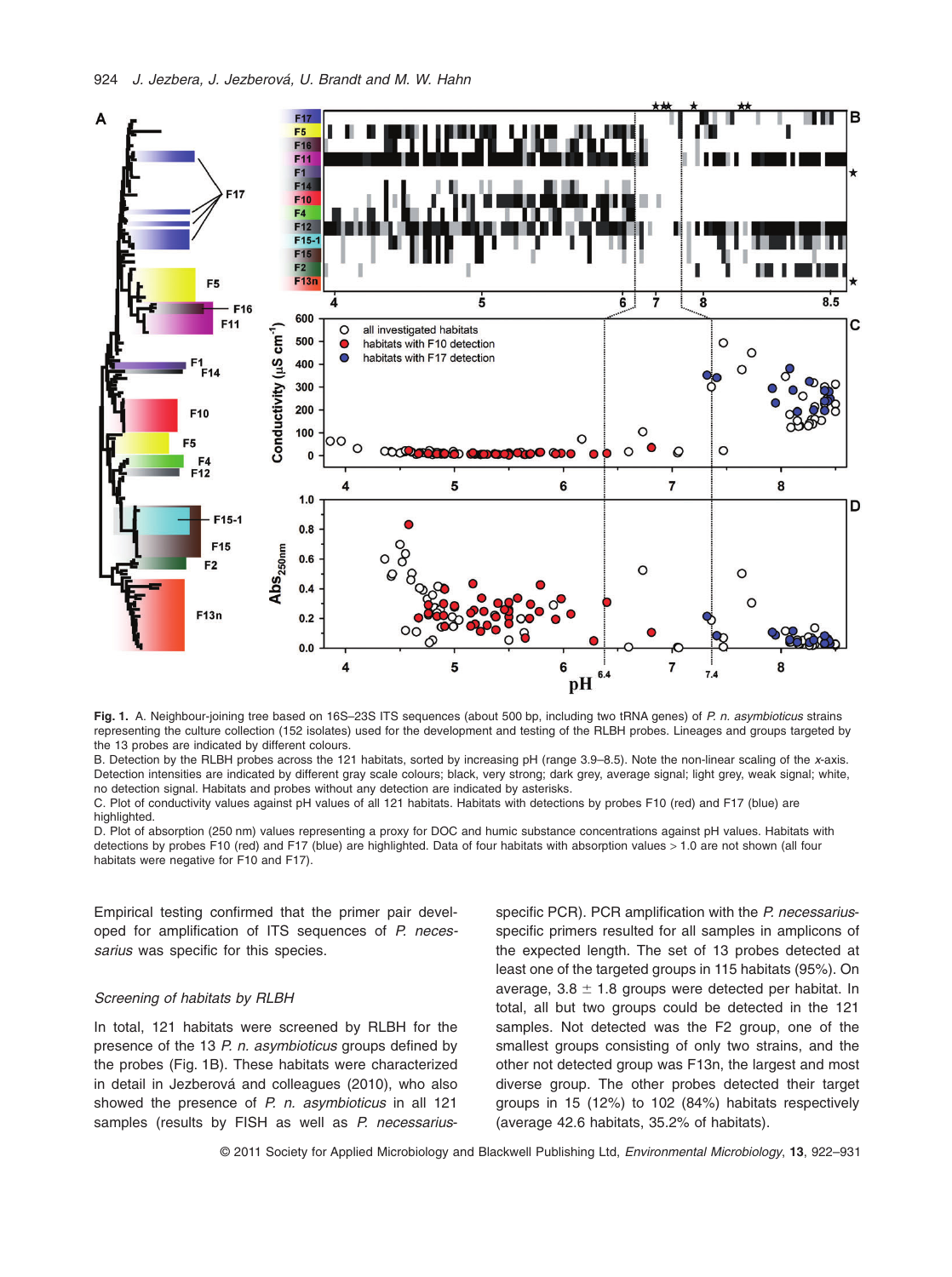**Table 2.** Number of strains in the strain collection targeted by the respective probes, accession numbers of reference sequences, minimal 16S–23S ITS sequence similarities of the groups defined by the respective probes, bootstrap values obtained for the respective groups in neighbour-joining and maximum likelihood trees, lack of resolution of 16S rRNA sequences (the respective group can not be discriminated from the listed groups by using 16S rRNA sequences), and detection frequency of the respective probes (% of investigated habitats).

| Group            | Number<br>of strains<br>targeted | Reference sequence<br>(accession number) | Minimal ITS<br>sequence<br>similarity $(%)$ | Phylogeny<br>16S-23S ITS <sup>d</sup> | Phylogeny<br>$g$ In $A^d$ | Lack of resolution of 16S rRNA<br>sequences <sup>a</sup> | Detected<br>in habitats<br>(% ) |
|------------------|----------------------------------|------------------------------------------|---------------------------------------------|---------------------------------------|---------------------------|----------------------------------------------------------|---------------------------------|
| PnecC            | 151                              |                                          | 94.1                                        |                                       |                           |                                                          | 100 <sup>b</sup>                |
| F <sub>1</sub>   | 2                                | AM110078                                 | 100                                         | Monophyletic                          | monophyletic              | F5, F10, other groups <sup>c</sup>                       | 0                               |
| F <sub>2</sub>   | 3                                | AJ550665                                 | 99.4                                        | Monophyletic                          | monophyletic              |                                                          | 17                              |
| F4               | 3                                | AJ879778                                 | 99.8                                        | Monophyletic                          | monophyletic              | F5, F12, F15, F15-1, other groups                        | 24                              |
| F <sub>5</sub>   | 17                               | FN429717, AJ879801                       | 98.6                                        | Polyphyletic                          | paraphyletic              | F1, F4, F10, F12, F15, F15-1,<br>other groups            | 43                              |
| F <sub>10</sub>  | 10                               | AJ879783                                 | 99.8                                        | Monophyletic                          | monophyletic              | F1, F5, other groups                                     | 34                              |
| F <sub>11</sub>  | 9                                | AM110094. FN429704                       | 98.4                                        | Monophyletic                          | polyphyletic              |                                                          | 79                              |
| F <sub>12</sub>  | 2                                | AM397064                                 | 99.6                                        | Paraphyletic                          | monophyletic              | F5, F15, F15-1, other groups                             | 84                              |
| F <sub>13n</sub> | 20                               | FN429677                                 | 98.4                                        | Monophyletic                          | Polyphyletic <sup>e</sup> |                                                          | 0                               |
| F <sub>14</sub>  |                                  | FN429688                                 |                                             | Not testable <sup>d</sup>             | not testable <sup>d</sup> |                                                          | 16                              |
| F <sub>15</sub>  | 15                               | AM110090, AM110086                       | 99.4                                        | Monophyletic                          | monophyletic              | F4, F5, F12, F15-1, other group                          | 17                              |
| $F15-1$          | 7                                | AM110086                                 | 99.8                                        | Monophyletic                          | paraphyletic              | F4, F5, F12, F15, other group                            | 37                              |
| F <sub>16</sub>  | 3                                | FN429704                                 | 99.6                                        | Monophyletic                          | monophyletic              |                                                          | 25                              |
| F <sub>17</sub>  | 10                               | AJ550654. FN429658                       | 98.8                                        | Paraphyletic                          | paraphyletic              | other groups                                             | 12                              |

**a.** Strains affiliated to other groups possess identical or almost identical 16S rRNA sequences.

**b.** Detected by FISH and PnecC-specific PCR (Jezberová *et al*., 2010).

**c.** Not targeted by RLBH probes.

**d.** Only one sequence available.

**e.** Two of the 20 sequences form a separated group.

Eight of the 13 groups targeted by RLBH probes contain strains, which were isolated from habitats included in the screened set of lakes and ponds (Table S1). In 88% of cases, the groups represented by the isolated strains could be detected by RLBH. For instance, several strains targeted by probe F17 were isolated from Lake Mondsee (Hahn, 2003) and Lake Hallstättersee. This probe was always positive for surface water samples from these two alkaline lakes (in total 10 samples). Isolation results and population composition in Loibersbacher pond 1 (Hahn *et al*., 2005) were also largely confirmed by the RLBH results. In all cases where isolation results could not be confirmed by RLBH, water samples used for isolation of

|  |  |  |  | <b>Table 3.</b> Results of the RDA calculated by CANOCO. |  |  |  |  |
|--|--|--|--|----------------------------------------------------------|--|--|--|--|
|--|--|--|--|----------------------------------------------------------|--|--|--|--|

strains and RLBH investigations have been taken at different dates, thus may represent distinct ecological situations.

# *Distribution patterns of groups detected by RLBH probes*

Correlation analyses indicated that pooled data of pH and conductivity, as well as altitude and surface area best explained the observed distribution patterns of probetargeted groups as shown by the redundancy analyses (RDAs) in Table 3. Conductivity and pH values of the investigated habitats are correlated (Fig. 1C). Altitude and

|                      | F <sub>1</sub>           | F <sub>2</sub> | F4    | F <sub>5</sub> | F <sub>10</sub> | F <sub>11</sub> | F <sub>12</sub> | F <sub>13n</sub>         | F14     | F <sub>15</sub> | F <sub>15</sub> -1 | F16     | F <sub>17</sub> | Explained |
|----------------------|--------------------------|----------------|-------|----------------|-----------------|-----------------|-----------------|--------------------------|---------|-----------------|--------------------|---------|-----------------|-----------|
| pH and conductivity  | $\overline{\phantom{0}}$ | ***            | $***$ | $***$          | $***$           | $\star$         | ns              | $\overline{\phantom{0}}$ | $**$    | ns              | ns                 | $***$   | ***             | 52.80%    |
| $A_{250}$            |                          | $***$          | ***   | ***            | ***             | **              | ns              |                          | ns      | ns              | $**$               |         | $**$            | 37.80%    |
| Altitude and surface |                          | $***$          | $**$  | $\star$        | $***$           | ns              | ns              |                          | $\star$ | ns              | ns                 | $\star$ | $***$           | 50.20%    |
| Altitude             |                          |                |       |                |                 |                 |                 |                          |         |                 |                    |         |                 |           |
| Surface              |                          |                |       |                |                 |                 |                 |                          |         |                 |                    |         |                 |           |
| <b>HTB</b>           |                          | ns             | ns    | ns             | ns              | 大               | ns              |                          | ns      | ns              | $\star$            | ns      |                 | 8.30%     |
| PnecC (%, #, ln#)    |                          | $***$          |       | ***            | ***             | ns              | ns              | $\overline{\phantom{0}}$ | ***     | ns              | ns                 | ***     | $**$            | 28.60%    |
| Oxygen               | —                        | ns             | ns    | ns             | $**$            | ***             | ns              | -                        | ns      | ns              | ns                 | ns      | ns              | 12.30%    |

\*\*\**P* < 0.001; \*\**P* < 0.01; \**P* < 0.05.

Conductivity and pH; as well as altitude and surface data were pooled respectively. Note that data obtained from the investigation of the depth profile of the Lake Krottensee were not included in this analysis. ns: not significant; dark gray: positive correlation; light gray: negative correlation; Explained: explained variability in the probe data;  $A_{P50}$ : absorbance at 250 nm (proxy for the DOC concentration); HTB: heterotrophic bacteria numbers; PnecC – %, # and ln#: relative abundance, absolute numbers and natural logarithm of real numbers of *P. n. asymbioticus* respectively; oxygen:  $O_2$  concentration (mg  $I^{-1}$ ).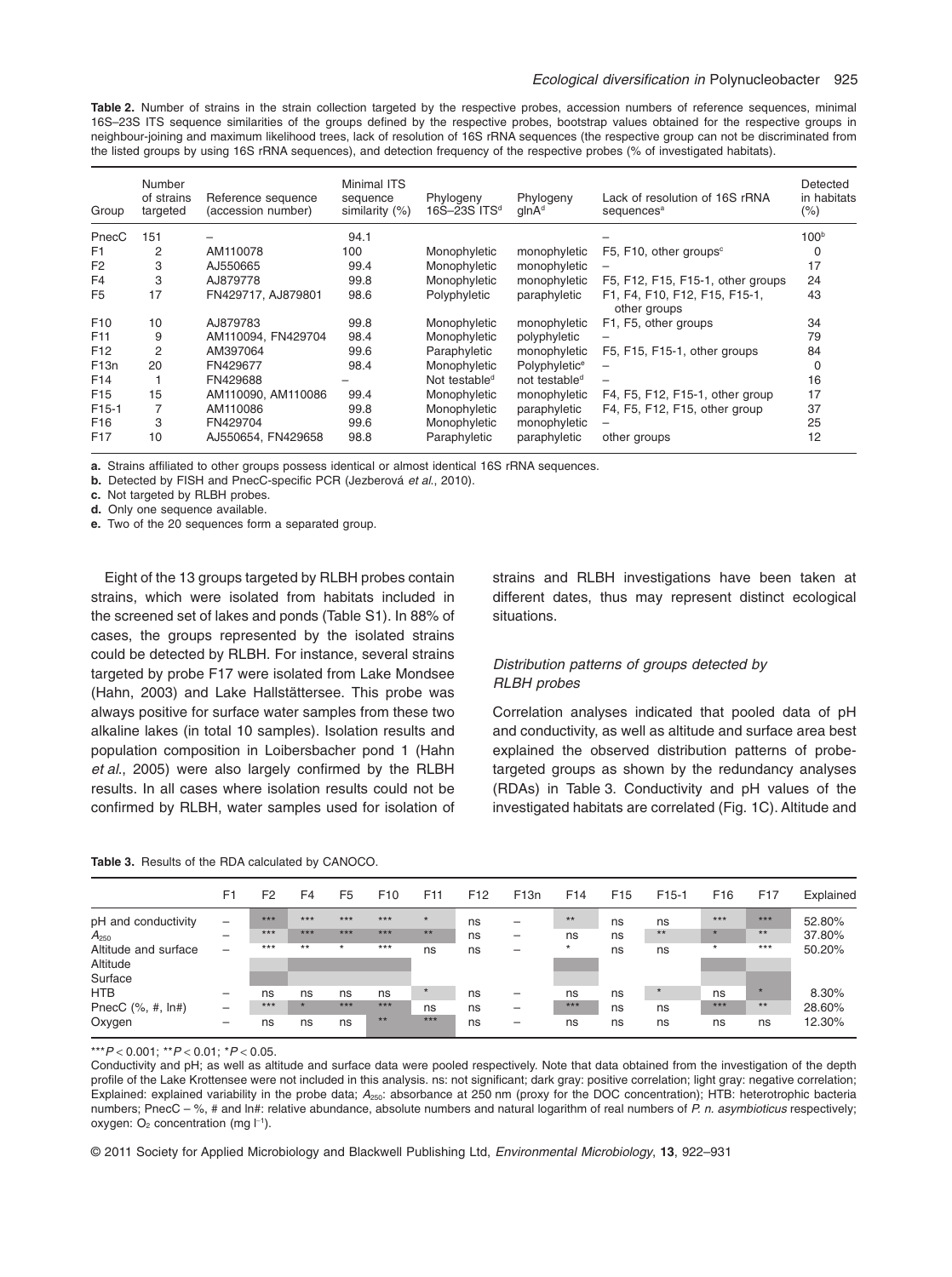

**Fig. 2.** Canonical correspondence analysis of the environmental characteristics of the sampled habitats reveals correlations among single factors (arrows) and probe-defined groups of *P. n. asymbioticus* bacteria (triangles). This 2D model explains 38% of the observed variability. Only groups that showed significant correlations in this model are depicted. Oxygen, O<sub>2</sub> concentration; *A*250, absorption at 250 nm.

surface area are also linked to pH and conductivity, because the acidic (low conductivity) habitats were mainly located at higher altitudes and possessed in all cases only small surface areas. Canonical correspondence analyses (CCAs) and RDAs revealed that *P. n. asymbioticus* groups most strongly differed in their preferences regarding pH, conductivity, DOC (absorption  $A_{250}$ ) and oxygen (Fig. 2 and Table 3), while water temperature did not significantly influence the composition of populations. Groups F4, F14 and F10 appeared as a tight cluster in the CCA analysis, while the paraphyletic group F17 possessed the most contrasting preferences compared with the cluster of those three groups. Groups F2 and F15-1 preferred habitats with higher pH and low oxygen concentration, and groups F16 and F5 preferred acidic habitats with higher DOC concentrations. Sorting of habitats by increasing pH (Fig. 1B) corroborates CCA results. Some groups (e.g. groups F4, F10, F14 and F16) showed clear preference for low pH habitats, other groups (i.e. mainly group F17 and to a minor extent group F2) displayed a preference to circum-neutral and alkaline habitats. Finally, some groups (i.e. F11 and F12) did not show clear preferences regarding pH of habitats.

In general, habitats in the circum-neutral pH range (about pH 6.5–7.5) yielded low levels of *P. n. asymbioticus* detection with the probes, and the majority of the six samples lacking the detection of any group were characterized by circum-neutral pH values (Fig. 1B). The low detection frequency in the circum-neutral pH range can neither be explained by an underrepresentation of strains from such habitats in the culture collection nor by lower detection coverage of strains in this pH category by the panel of probes (Table S2). Importantly, detected maximal or minimal pH values of colonized systems fell for several of the groups in the circum-neutral pH range (i.e. groups defined by probes F4, F10, F14, F16 and F17), which indicates that those groups are either adapted to acidic or alkaline conditions.

A sympatry-allopatry analysis revealed that groups F4, F10 and F14 were present in 43% of habitats and co-occurred in 21% (two or three of the groups) and 7% (all three groups) of the habitats, while group F17 did not co-occur at all with any of these three groups (Fig. 3). This suggests that differences in habitat preference (Figs 1B–D and 2) resulted in complete niche separation.

## *Vertical distribution of RLBH detected groups in meromictic Lake Krottensee*

Within-habitat differences in distribution of groups were investigated in meromictic (not completely mixing) Lake Krottensee. This lake is characterized by a permanently anoxic monimolimnion and a stable chemical stratification of the water column (Jezberová *et al*., 2010). Three groups of *P. n. asymbioticus* could be detected at the date of sampling of the vertical profile (May 2007; Fig. S2), while two additional groups could be detected in a sample taken at another date (June 2006; Table S1). Interestingly, two groups could only be detected in the oxygenated part of the water column; while the third group was also detected in samples from the anoxic zone.



**Fig. 3.** Venn diagram depicting separate and joined detection of the four groups F4, F10, F14 and F17 in the 121 habitats. The areas of the four rectangles, each representing one of the four groups, are proportional to the frequency of detection (% of habitats) respectively. The frequencies of sole, paired and triple occurrence are indicated by percentages of total number of detections. Of the habitats 45% lacked any detection with these four probes.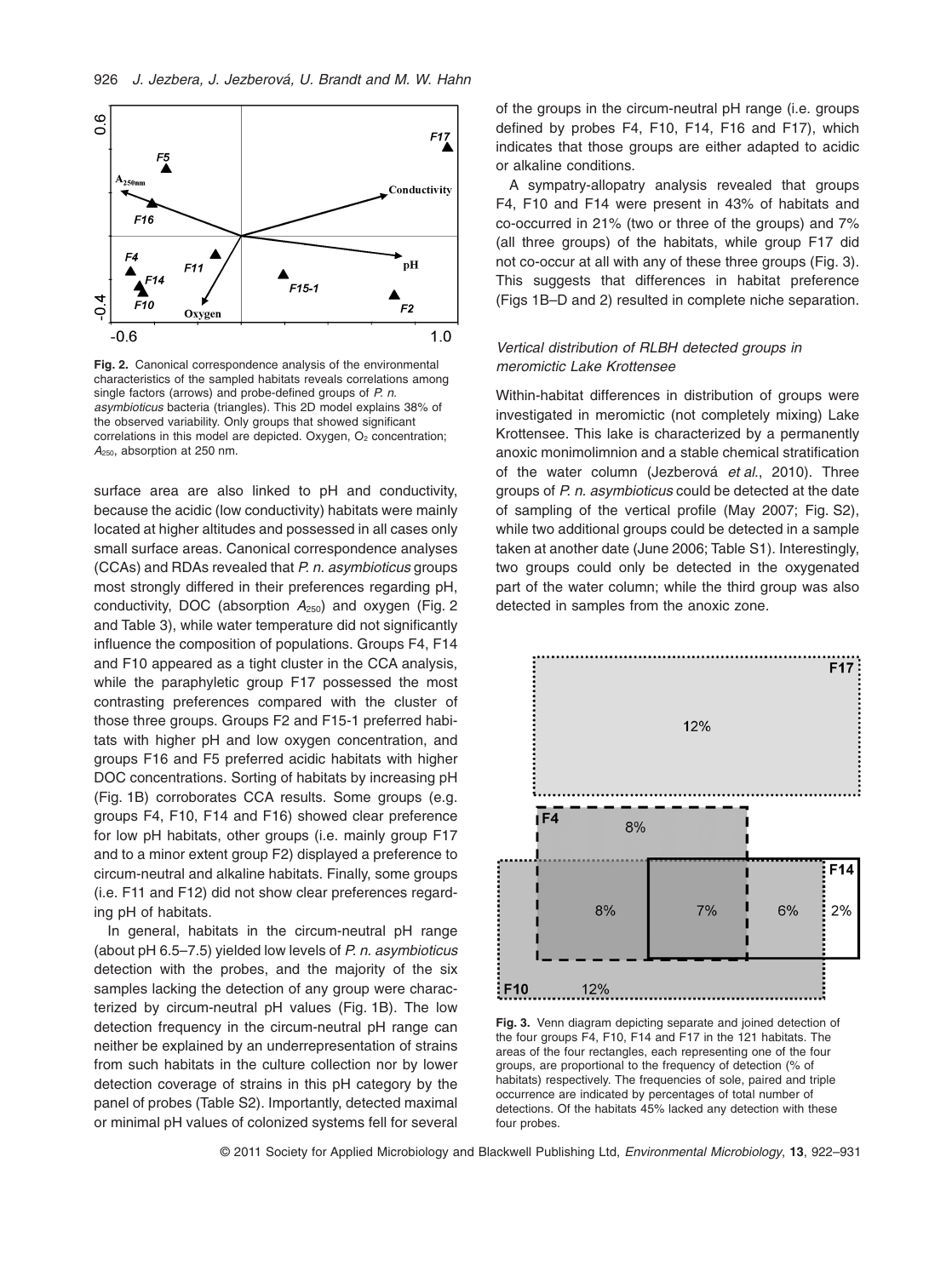## **Discussion**

Our goal was to reveal if the subspecies *P. n. asymbioticus* represents an ecologically coherent group, or if this taxon consists of subgroups differing in ecological adaptations and habitat preferences. Such knowledge is crucial for understanding the reported ubiquity of this subspecies in stagnant freshwater habitats (Jezberová *et al*., 2010) and is of general relevance for interpretation of ubiquity in other free-living microbes (Finlay, 2002). Several previous investigations demonstrated differences in ecological adaptation among closely related free-living bacteria. This was revealed either by relating spatial or temporal differences in natural occurrence of subgroups or genotypes to differences in environmental parameters (Gray *et al*., 2004; 2007; Schauer *et al*., 2005; Ahlgren and Rocap, 2006; Newton *et al*., 2007; Hunt *et al*., 2008) or by experimental demonstration of differences in adaptation (Jaspers and Overmann, 2004; Hahn and Pöckl, 2005; Sikorski and Nevo, 2007; Šimek *et al*., 2010). Most of these studies investigated differences in adaptation or habitat preferences in bacterial taxa, for which 16S rRNA similarity values of < 99% indicated affiliation to different species (Stackebrandt and Ebers, 2006). By contrast, the taxon investigated here represents a more closely related phylogenetic cluster characterized by a minimal intragroup 16S rRNA similarity of > 99%.

The definition of groups targeted by the RLBH probes was not based on multilocus sequence analysis of housekeeping genes; therefore, it could be that not each of these groups represents ecologically coherent groups (i.e. ecotype in Cohan, 2002). Indeed, the revealed polyphyly and paraphyly of some of the groups indicates that not all groups represent ecotypes. Lack of ecological coherence of groups could prevent the observation of ecological diversification using the RLBH approach. However, distributions revealed for most of the investigated *P. n. asymbioticus* groups showed both a nonrandom and a non-ubiquitous distribution pattern across the sampled habitats (Fig. 1B). This observation is further supported by statistical analysis (Fig. 2, Table 3), which suggested for the majority of groups significant differences in habitat preferences, which is best explained by differences in ecological adaptation. The three groups (F12, F11 and F15-1) with the broadest distribution across the wide range of freshwater habitats (Fig. 1B) appeared to be polyphyletic or paraphyletic groups in at least one of the two phylogenetic analyses (Table 2). Most likely, each of these groups does not represent an ecologically coherent group of strains with generalist adaptations, but ecologically heterogeneous groups consisting of two or more subgroups with distinct ecological adaptations. This is also indicated by the lack of detection of all three groups in the circum-neutral pH range, which argues for the

presence of at least two subgroups, respectively, one better adapted to acidic and another better adapted to alkaline conditions. Ecophysiological characterizations and detailed phylogenetic investigations including multilocus sequence analysis will be required for testing the ecological and phylogenetic coherence of these broadly distributed groups (e.g. Walk *et al*., 2009).

An alternative explanation for the broad detection of some groups could be a lack of specificity of probes, i.e. match with *P. n. asymbioticus* subgroups not included in the culture collection and therefore not tested in empirical probe validation. In the case of group F15-1 such unspecificity could also explain the discrepancies in detection by probes F15 and F15-1. The group detected by the latter probe is nested in the broader group F15 but was more frequently detected as the umbrella group F15. Lack of specificity of probes could be indicated by discrepancies between pH range of habitats from which group members were isolated and pH range of habitats with RLBH detections (Fig. S3). The largest differences between the two ranges were observed for groups F15-1, F12, F11 and F2, which again indicate that detection patterns of the former three groups resulted from detection of ecologically heterogeneous groups respectively.

Two groups (F1, F13n) among the five groups lacking strains isolated from the investigated area could not be detected by RLBH in any of the sampled 121 habitats. All investigated habitats were located in Central Europe, while the 22 strains contained in these two groups were all isolated from habitats located outside of Europe. Therefore, lack of detection of these two groups could hint on absence of the groups in Europe because of restricted biogeographic distributions (Whitaker *et al*., 2003).

# *Ubiquity of* Polynucleobacter *bacteria: generalist versus specialized adaptation*

Our results do not support the hypothesis that ubiquity of *P. n. asymbioticus* in stagnant freshwater systems results from a generalist adaptation of these bacteria. In contrast, our findings support the ubiquity by diversification hypothesis (Jezberová *et al*., 2010). We could reveal clear habitat preferences and restricted ecological distributions for several of the investigated *P. n. asymbioticus* groups. The observed, relatively large, phenotypic diversity (e.g. substrate utilization patterns) among *P. n. asymbioticus* strains (Hahn *et al*., 2009) also suggests ecological diversification within this subspecies.

One may speculate whether this trend towards ecological specialization results from evolutionary constraints caused by small genome sizes of *P. n. asymbioticus* strains. Previous investigations, as well as genome sequencing of one strain, indicated that genome size of *P. n. asymbioticus* strains is in the range of 2.1–2.5 Mbp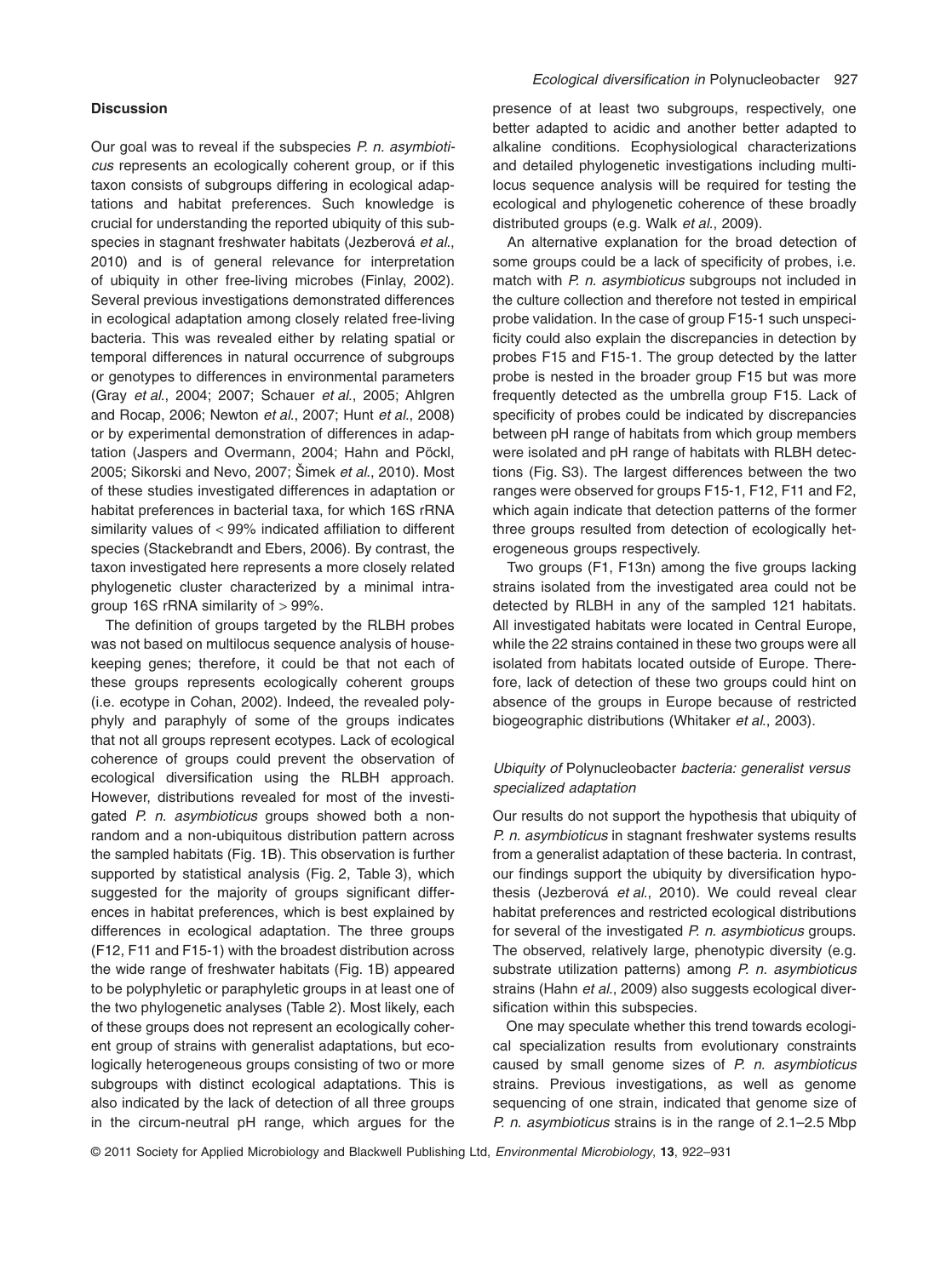## 928 *J. Jezbera, J. Jezberová, U. Brandt and M. W. Hahn*

(Vannini *et al*., 2007; Hahn *et al*., 2009), which is significantly smaller compared with the majority of free-living bacteria sequenced so far [\(http://www.genomesonline.](http://www.genomesonline.org) [org\)](http://www.genomesonline.org). We speculate that such small genome sizes may not be sufficient for encoding numerous traits required for generalist adaptations.

## *Factors controlling the genotypic composition of* P. n. asymbioticus *populations*

The composition of *P. n. asymbioticus* populations in the investigated habitats can partially be explained by metapopulation theory (Levins, 1969; Hanski and Gilpin, 1997). According to this theory a metapopulation consists of a group of spatially separated populations of the same species that interact at some level. From a local metapopulation, habitats select for ecotypes with ecological adaptations to the environmental conditions present (ecotype sorting). Our statistical analyses indicated that pH adaptation and other unrevealed adaptations to water chemistry (indicated by conductivity and DOC concentration) were involved in ecotype sorting. This may result in the presence of a population consisting of ecotypes able to survive for longer periods of time in the habitat. The underlying mechanisms of this ecotype sorting by local environmental conditions is very similar to the concept of species sorting applied in metacommunity ecology (Leibold and Norberg, 2004; Van der Gucht *et al*., 2007). Seasonal changes in conditions, e.g. water temperature, may further modulate the seasonal genotypic composition of populations (Hunt *et al*., 2008). We did not observe a significant influence of temperature on the distributions of *P. n. asymbioticus* groups; however, our study design did not consider seasonal patterns and therefore, the temperature range covered by our sampling may have been too narrow to reveal significant influences. Additionally, the composition of local metapopulations could be influenced by regional dispersal limitations and potentially restricted biogeographic distributions of *P. n. asymbioticus* groups or ecotypes.

Results obtained in our investigation indicate that at least in the investigated subspecies of *P. necessarius*, ecological sorting by environmental factors takes place at the ecotype or subgroup level rather than the species level. This finding is in accordance with results of a couple of other investigations on freshwater, marine and soil bacteria (Jaspers and Overmann, 2004; Hahn and Pöckl, 2005; Sikorski and Nevo, 2007; Hunt *et al*., 2008; Walk *et al*., 2009; Šimek *et al*., 2010). If these findings represent a general evolutionary mechanism in a significant numbers of groups of bacteria, utilization of 16S rRNA genes for resolving community compositions may blur a large part of the ecologically relevant diversity of bacterial communities.

#### **Experimental procedures**

## *Habitats, sampling and basic limnological parameters*

In total, 121 stagnant freshwater habitats (Table S1) were investigated for the presence of probe-defined *P. n. asymbioticus* groups. Detailed characterizations of these habitats have been presented elsewhere (Jezberová *et al*., 2010). Of the 137 habitats investigated previously (Jezberová *et al*., 2010) we included all but 13 habitats located in Sweden and three temporary puddles located in Austria, in the study presented here. The 121 habitats represent a large variety of lakes, ponds and permanent puddles, which differ in size and depth, trophic status, inorganic water chemistry and other limnological parameters. All habitats are located in Central Europe (Austria and the Czech Republic) and more than half of the habitats are located in a four-cornered area of 2353 km2 (Jezberová *et al*., 2010). All habitats were sampled at depths of about 0.5 m. In addition a depth profile of the meromictic Lake Krottensee was sampled (Jezberová *et al*., 2010). Measurements of physicochemical parameters and extraction of environmental DNA were performed as described previously (Jezberová *et al*., 2010).

#### P. n. asymbioticus *culture collection*

A culture collection containing 152 isolates (Hahn, 2003; Hahn *et al*., 2005; M.W. Hahn, J. Jezbera, J. Jezberova and U. Koll, unpubl. data) was established by using either the filtration-acclimatization method (Hahn *et al*., 2004) or the dilution-acclimatization method (Hahn *et al*., 2005). Isolates were obtained from ecologically very contrasting habitats, including 24 (Table S1) of the 121 habitats investigated by RLBH. 16S–23S ITS sequences of the strains were obtained as described previously (Hahn *et al*., 2005). Partial sequences of the glutamine synthetase (glnA) gene were obtained by using primers glnA1212F and glnA1895R (5′-AGT WGC WCC WGT AGA TAC ATT CC-3′ and 5′-GTT GGG ATC TTT GCA TCT TCT TC-3′) (J. Jezberova, K. Simek and J. Jezbera, in preparation).

# P. n. asymbioticus*-specific PCR amplification of ITS sequences*

16S–23S ITS sequences of *P. n. asymbioticus* strains present in environmental samples were amplified by using the *P. n. asymbioticus*-specific forward primer PnecCf-4 (5′-CAC ACT TAT CGG TTG ACA ATA A-3′) and the biotinylated reverse primer PnecCr-5-BIO (5′-AAC GAG CAC CAT TGC TAG Y-3′), which specifically bind at the beginning and the end of the ITS of *P. necessarius* bacteria (Jezberová *et al*., 2010). The conditions of the PCR reaction were as follows: initial phase at 94°C (3 min), followed by 30 cycles of denaturation at 94°C (1 min), annealing at 61°C (1 min) and extension at 72°C (2 min). The final elongation at 72°C was run for 10 min. In case we obtained very low amount of PCR products from some habitats, we alternatively performed a nested PCR with PnecC441f (5′-GTC AGG GAA GAA ACA CCG-3′) and Poly23Sr primers (5′-GCT ACT TAG ATG TTT CAG TTC AC-3′), which bind specifically to the 16S and 23S rRNA genes of *P. n. asymbioticus* strains. The obtained PCR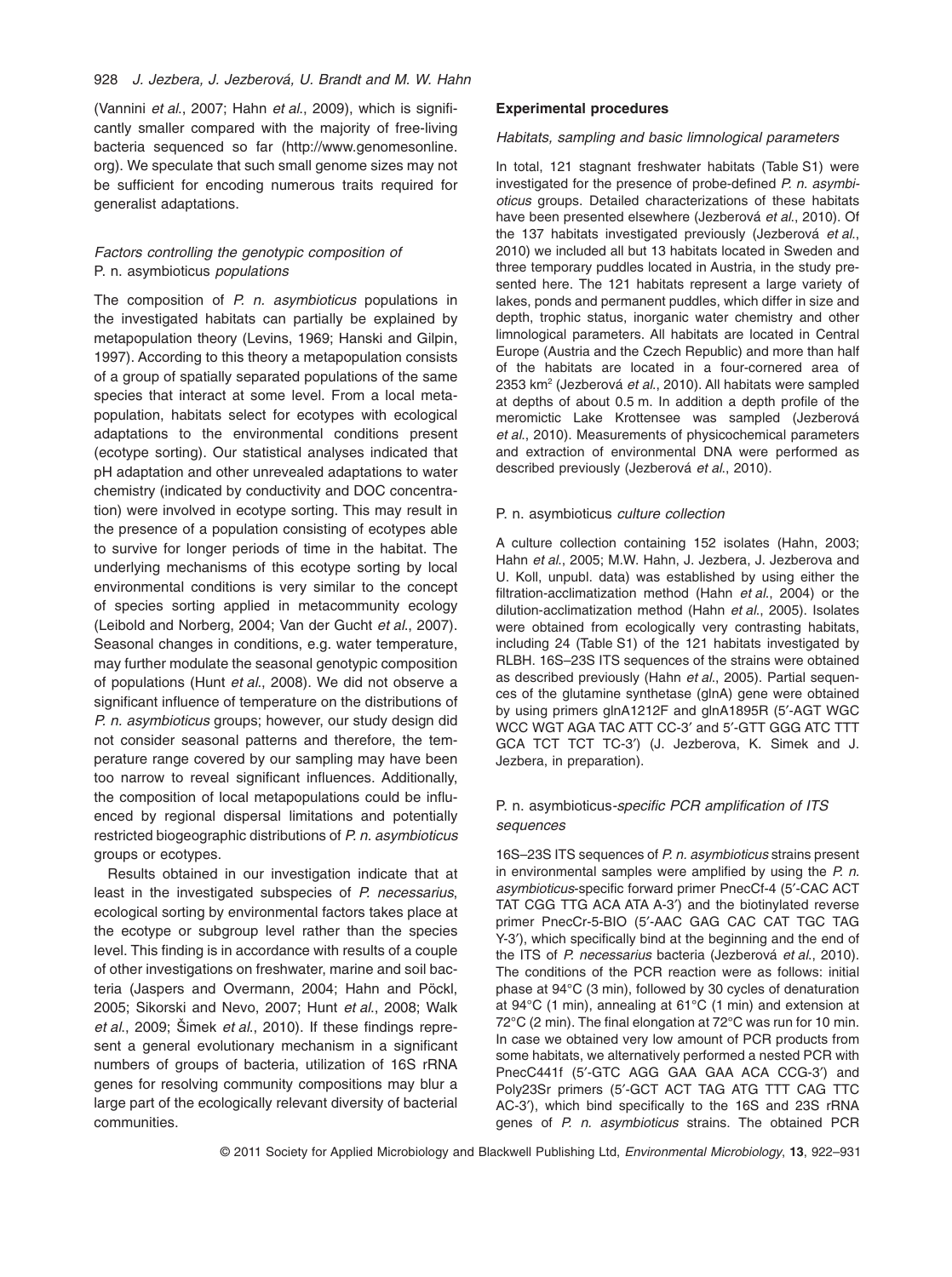products were subjected to the above described PCR reaction for amplification of ITS sequences. The same PCR conditions were used for both steps of the nested PCR reaction. In all cases in which the one-step PCR yielded too low amounts of products, the nested PCR provided us with sufficient amount of labelled PCR products.

## *RLBH probes development, testing and application*

Reverse line blot hybridization was performed according to the protocol of Zwart and colleagues (2003) using 13 newly designed probes specifically targeting discriminative oligonucleotide sequences of the 16S–23S ITS of *P. n. asymbioticus* bacteria (Table 1). The probes were tested for specificity against all available isolates in our isolate collection. Used probes differed distinctly in probe signal intensities when applied to the same amounts of target PCR products (obtained from pure cultures of strains). For application of the method to environmental samples, probe concentrations were adjusted in order to compensate for differences in probe signal intensity (Zwart *et al*., 2003).

## *Statistical and graphical analysis*

Multivariable analyses were performed by using the CANOCO program (Ter Braak and Šmilauer, 1998). Detection data for probe-defined groups from each habitat were for statistical reasons analysed in nominal form [absent (0) or present (1)]. Unimodal undirect ordination such as CCA was selected for expressing the relationship between probedefined groups and environmental variables (Fig. 2) based on the length of the gradient tested by detrended correspondence analysis, which was 4.3. Each environmental characteristic was also tested against all probe-defined groups by RDA, where environmental characteristics were imported as explained variables and genetic groups as explanatory variables (Table 3). Forward selection was used to choose significant explanatory variables in both CCA and RDA. Variables were included when *P* < 0.05 was estimated by a Monte Carlo permutation test with 999 unrestricted permutations. The results of the CCA analysis done in CANOCO were visualized by CanoDraw for Windows (Ter Braak and Šmilauer, 1998).

#### *Nucleotide sequences*

16S–23S ITS sequences of *P. n. asymbioticus* strains used for probe design were deposited under the Accession Numbers AJ550654, AJ550657, AJ550664–AJ550666, AJ550670, AJ550671, AJ550673, AJ879778, AJ879783, AJ879801, AJ964893, AM110078–AM110083, AM110086– AM110091, AM110094–AM110097, AM110099–AM110102, AM110104, AM110105, AM110107, AM110109, AM110111– AM110113, AM397064–AM397066, FN429654, FN429655– FN429741, FN555148, FN556008, FN556009, FN825821– FN825839. GlnA sequences were deposited under the Accession Numbers FN823082–FN823233.

## **Acknowledgements**

We thank Adrian Sharma for comments on an earlier version of the manuscript and for correcting the English. We also thank Gerold Winkler and the IPGL course students (2007) for providing us with samples and data of Lake Krottensee, as well as the owners of the lake for the sampling permission. This study was mainly supported by the Austrian Science Fund (FWF, project P19853 granted to MWH). Minor funding sources were the Czech Funding Agency (GACR, project P504/10/0566 granted to JJ), and a Czech-Austrian mobility fund (KONTAKT project MEB060901/WTZ project 406600 granted to JJ and MWH).

## **References**

- Ahlgren, N.A., and Rocap, G. (2006) Culture isolation and culture-independent clone libraries reveal new marine *Synechococcus* ecotypes with distinctive light and N physiologies. *Appl Environ Microbiol* **72:** 7193–7204.
- Alonso, C., Zeder, M., Piccini, C., Conde, D., and Pernthaler, J. (2009) Ecophysiological differences of betaproteobacterial populations in two hydrochemically distinct compartments of a subtropical lagoon. *Environ Microbiol* **11:** 867–876.
- Begon, M., Townsend, C.R., and Harper, J.L. (2006) *Ecology. From Individuals to Ecosystems*. Oxford, UK: Blackwell.
- Burkert, U., Warnecke, F., Babenzien, D., Zwirnmann, E., and Pernthaler, J. (2003) Members of a readily enriched b-proteobacterial clade are common in surface waters of a humic lake. *Appl Environ Microbiol* **69:** 6550–6559.
- Cohan, F.M. (2002) What are bacterial species? *Annu Rev Microbiol* **56:** 457–487.
- Crump, B.C., and Hobbie, J.E. (2005) Synchrony and seasonality in bacterioplankton communities of two temperate rivers. *Limnol Oceanogr* **50:** 1718–1729.
- Curtis, T.P., Head, I.M., Lunn, M., Woodcock, S., Schloss, P.D., and Sloan, W.T. (2006) What is the extent of prokaryotic diversity? *Philos Trans R Soc Lond B* **361:** 2023–2037.
- Finlay, B.J. (2002) Global dispersal of free-living microbial eukaryote species. *Science* **296:** 1061–1063.
- Gray, N.D., Comaskey, D., Miskin, I.P., Pickup, R.W., Suzuki, K., and Head, I.M. (2004) Adaptation of sympatric *Achromatium* spp. to different redox conditions as a mechanism for coexistence of functionally similar sulphur bacteria. *Environ Microbiol* **6:** 669–677.
- Gray, N.D., Brown, A., Nelson, D.R., Pickup, R.W., Rowan, A.K., and Head, I.M. (2007) The biogeographical distribution of closely related freshwater sediment bacteria is determined by environmental selection. *ISME J* **1:** 596– 605.
- Hahn, M.W. (2003) Isolation of strains belonging to the cosmopolitan *Polynucleobacter necessarius* cluster from freshwater habitats located in three climatic zones. *Appl Environ Microbiol* **69:** 5248–5254.
- Hahn, M.W., and Pöckl, M. (2005) Ecotypes of planktonic *Actinobacteria* with identical 16S rRNA genes adapted to thermal niches in temperate, subtropical, and tropical freshwater habitats. *Appl Environ Microbiol* **71:** 766–773.
- Hahn, M.W., Stadler, P., Wu, Q.L., and Pöckl, M. (2004) The filtration-acclimatization method for isolation of an important fraction of the not readily cultivable bacteria. *J Microbiol Methods* **57:** 379–390.
- Hahn, M.W., Pöckl, M., and Wu, Q.L. (2005) Low intraspecific diversity in a *Polynucleobacter* subcluster population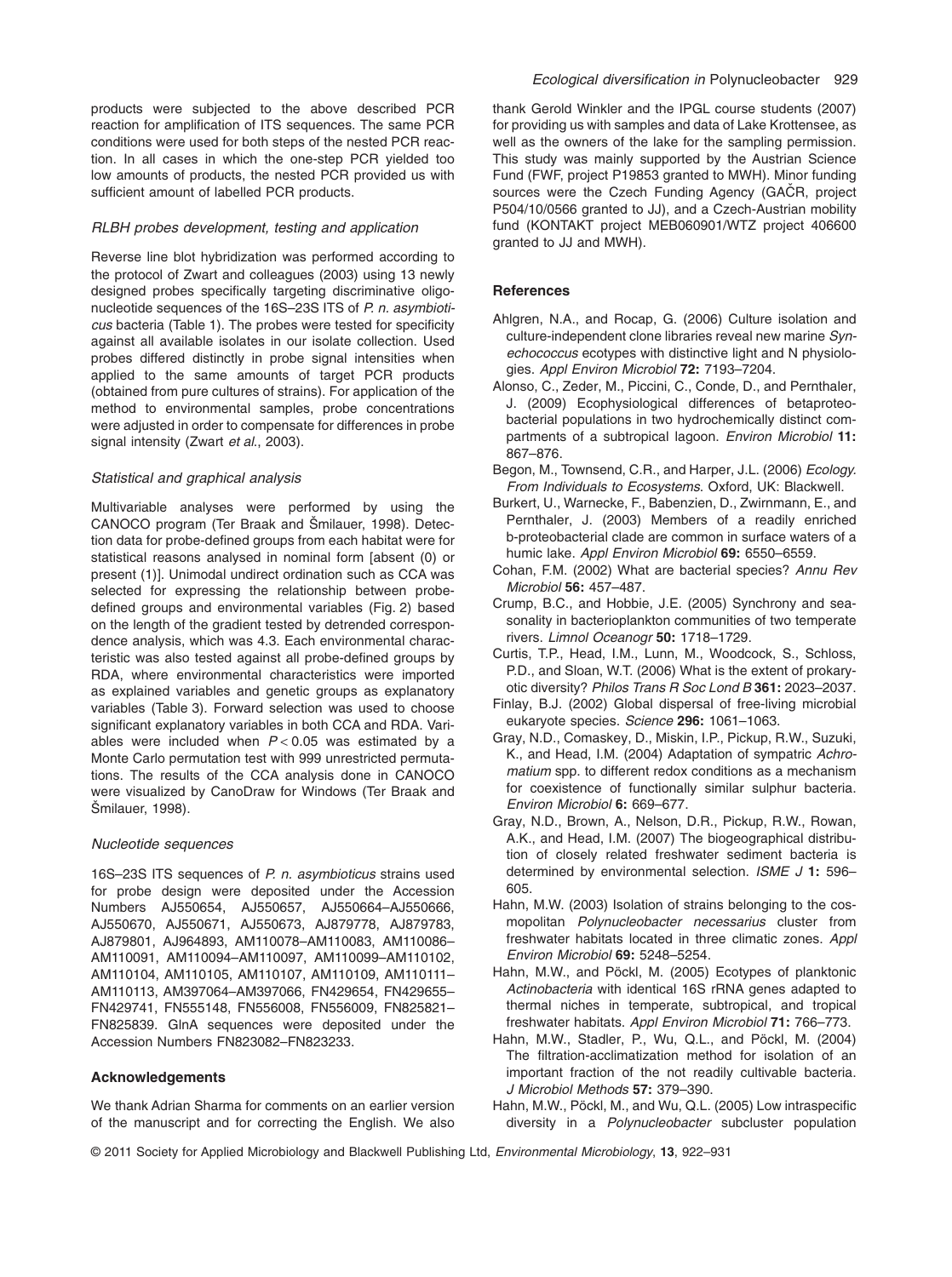numerically dominating bacterioplankton of a freshwater pond. *Appl Environ Microbiol* **71:** 4539–4547.

- Hahn, M.W., Lang, E., Brandt, U., Wu, Q.L., and Scheuerl, T. (2009) Emended description of the genus *Polynucleobacter* and the species *P necessarius* and proposal of two subspecies, *P necessarius* subspecies *necessarius* subsp nov and *P necessarius* subsp *asymbioticus* subsp nov. *Int J Syst Evol Microbiol* **59:** 2002–2009.
- Hanski, I.A., and Gilpin, M.E. (1997) *Metapopulation Biology: Ecology, Genetics and Evolution*. Burlington, MA, USA: Elsevier.
- Hiorns, W.D., Methé, E.A., Nierzwickibauer, S.A., and Zehr, J.P. (1997) Bacterial diversity in Adirondack mountain lakes as revealed by 16S rRNA gene sequences. *Appl Environ Microbiol* **63:** 2957–2960.
- Hunt, D.E., David, L.A., Gevers, D., Preheim, S.P., Alm, E.J., and Polz, M.F. (2008) Resource partitioning and sympatric differentiation among closely related bacterioplankton. *Science* **320:** 1081–1085.
- Jaspers, E., and Overmann, J. (2004) The ecological significance of 'microdiversity': identical 16S rRNA gene sequences represent bacteria with highly divergent genomes and physiology. *Appl Environ Microbiol* **70:** 4831–4839.
- Jezberová, J., Jezbera, J., Brandt, U., Lindström, E.S., Langenheder, S., and Hahn, M.W. (2010) Ubiquity of *Polynucleobacter necessarius* subsp *asymbioticus* in lentic freshwater habitats of a heterogenous 2000  $km<sup>2</sup>$  area. *Environ Microbiol* **12:** 658–669.
- Leibold, M., and Norberg, J. (2004) Biodiversity in metacommunities: plankton as complex adaptive systems? *Limnol Oceanogr* **49:** 1278–1289.
- Levins, R. (1969) Some demographic and genetic consequences of environmental heterogeneity for biological control. *Bull Entomol Soc Am* **15:** 237–240.
- Newton, R.J., Jones, S.E., Helmus, M.R., and McMahon, K.D. (2007) Phylogenetic ecology of the freshwater *Actinobacteria* acI lineage. *Appl Environ Microbiol* **73:** 7169–7176.
- O'Malley, M.A. (2008) 'Everything is everywhere: but the environment selects': ubiquitous distribution and ecological determinism in microbial biogeography. *Stud Hist Phil Biol Biomed Sci* **39:** 314–325.
- Odum, E., Brewer, R., and Barrett, G.W. (2004) *Fundamentals of Ecology*, 5th edn. Florence, Italy: Brooks Cole.
- Pearce, D.A., van der Gast, C.J., Lawley, B., and Ellis-Evans, J.C. (2003) Bacterioplankton community diversity in a maritime Antarctic lake, determined by culture-dependent and culture-independent techniques. *FEMS Microbiol Ecol* **45:** 59–70.
- Percent, S.F., Frischer, M.E., Vescio, P.A., Duffy, E.B., Milano, V., McLellan, M., *et al*. (2008) Bacterial community structure of acid-impacted lakes: what controls diversity? *Appl Environ Microbiol* **74:** 1856–1868.
- Salcher, M.M., Pernthaler, J., Zeder, M., Psenner, R., and Posch, T. (2008) Spatio-temporal niche separation of planktonic *Betaproteobacteria* in an oligo-mesotrophic lake. *Environ Microbiol* **10:** 2074–2086.
- Schauer, M., Kamenik, C., and Hahn, M.W. (2005) Ecological differentiation within a cosmopolitan group of planktonic

freshwater bacteria (SOL cluster, *Saprospiraceae, Bacteroidetes*). *Appl Environ Microbiol* **71:** 5900– 5907.

- Sekiguchi, H., Watanabe, M., Nakahara, T., Xu, B.H., and Uchiyama, H. (2002) Succession of bacterial community structure along the Changjiang River determined by denaturing gradient gel electrophoresis and clone library analysis. *Appl Environ Microbiol* **68:** 5142–5150.
- Sikorski, J., and Nevo, E. (2007) Patterns of thermal adaptation of *Bacillus simplex* to the microclimatically contrasting slopes of 'Evolution Canyons' I and II, Israel. *Environ Microbiol* **9:** 716–726.
- Šimek, K., Kasalický, V., Hornák, K., Hahn, M.W., and Weinbauer, M.G. (2010) Assessing niche separation in coexisting *Limnohabitans* strains through interactions with a competitor, viruses, and a bacterivore. *Appl Environ Microbiol* **76:** 1406–1416.
- Stackebrandt, E., and Ebers, J. (2006) Taxonomic parameters revisited: tarnished gold standards. *Microbiol Today* **33:** 152–155.
- Taipale, S., Jones, R.I., and Tiirola, M. (2009) Vertical diversity of bacteria in an oxygen-stratified humic lake, evaluated using DNA and phospholipid analyses. *Aquat Microb Ecol* **55:** 1–16.
- Ter Braak, C.J.F., and Šmilauer, P. (1998) *CANOCO for Windows Version 4.02*. Wageningen, The Netherlands: Centre for Biometry Wageningen, CPRO-DLO.
- Van der Gucht, K., Cottenie, K., Muylaert, K., Vloemans, N., Cousin, S., Declerck, S., *et al*. (2007) The power of species sorting: local factors drive bacterial community composition over a wide range of spatial scale. *Proc Natl Acad Sci USA* **104:** 20404–20409.
- Vannini, C., Pöckl, M., Petroni, G., Wu, Q.L., Lang, E., Stackebrandt, E., *et al*. (2007) Endosymbiosis *in statu nascendi*: close phylogenetic relationship between obligately endosymbiotic and obligately free-living *Polynucleobacter* strains (*Betaproteobacteria*). *Environ Microbiol* **9:** 347–359.
- Walk, S.T., Alm, E.W., Gordon, D.M., Ram, J.L., Toranzos, G.A., Tiedje, J.M., and Whittam, T.S. (2009) Cryptic lineages of the genus *Escherichia*. *Appl Environ Microbiol* **75:** 6534–6544.
- Whitaker, R.J., Grogan, D.W., and Taylor, J.W. (2003) Geographic barriers isolate endemic populations of hyperthermophilic archaea. *Science* **301:** 976–978.
- Whitfield, J. (2005) Biogeography: is everything everywhere? *Science* **310:** 960–961.
- Wu, Q.L., and Hahn, M.W. (2006) Differences in structure and dynamics of *Polynucleobacter* communities in a temperate and a subtropical lake revealed at three phylogenetic levels. *FEMS Microbiol Ecol* **57:** 67–79.
- Wu, Q.L., Schauer, M., Kamst-van Agterveld, M.P., Zwart, G., and Hahn, M.W. (2006) Bacterioplankton community composition along a salinity gradient of sixteen high mountain lakes located on the Tibetan Plateau, China. *Appl Environ Microbiol* **72:** 5478–5485.
- Zwart, G., Crump, B.C., Kamst-van Agterveld, M.P., Hagen, F., and Han, S.K. (2002) Typical freshwater bacteria: an analysis of available 16S rRNA gene sequences from plankton of lakes and rivers. *Aquat Microb Ecol* **28:** 141– 155.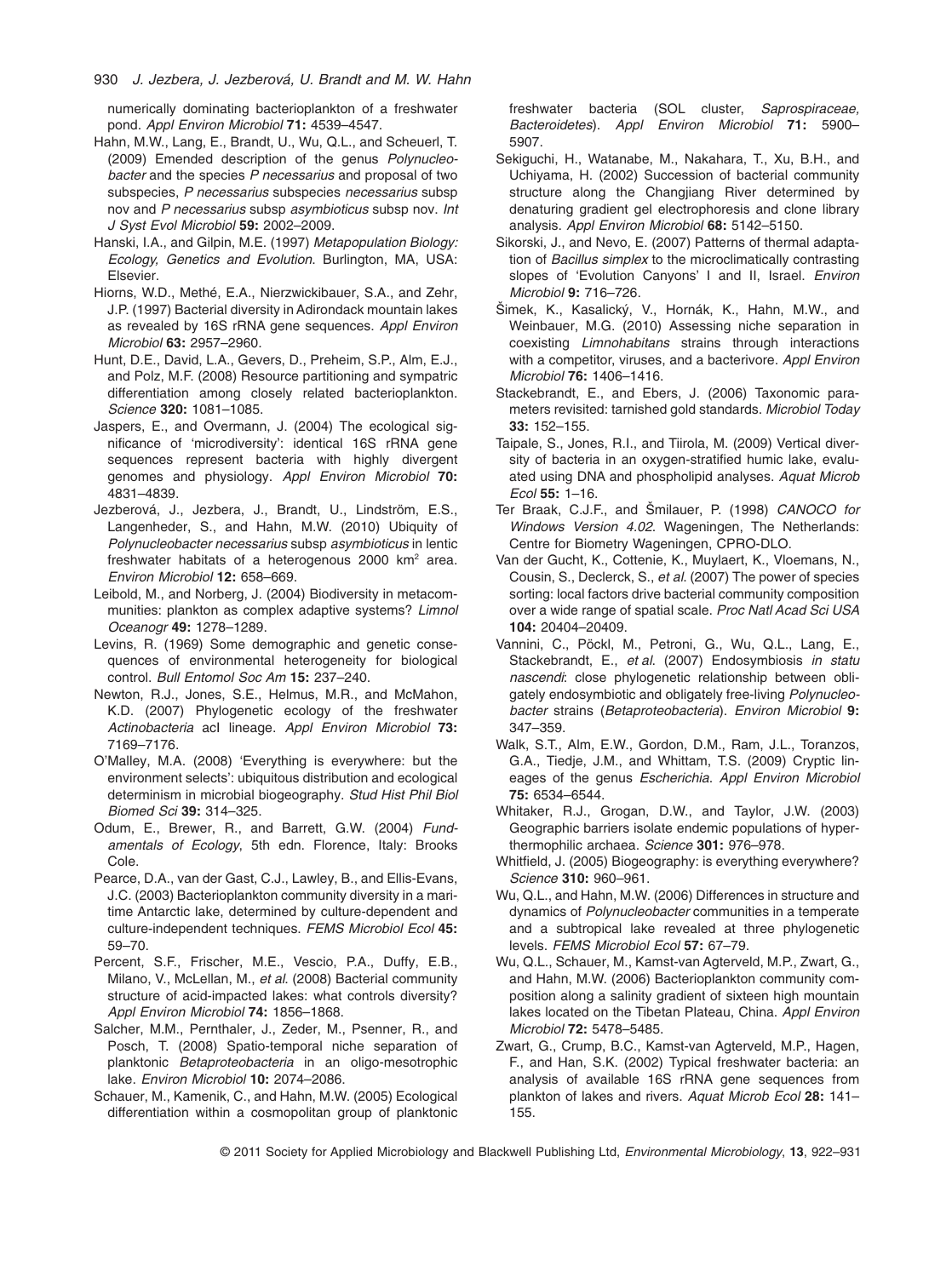Zwart, G., van Hannen, E.J., Kamst-van Agterveld, M.P., van der Gucht, K., Lindström, E.S., van Wichelen, J., *et al*. (2003) Rapid screening for freshwater bacterial groups by using reverse line blot hybridization. *Appl Environ Microbiol* **69:** 5875–5883.

#### **Supporting information**

Additional Supporting Information may be found in the online version of this article:

**Fig. S1.** Comparison of phylogenetic trees based on complete 16S–23S ITS sequences (B) and partial glnA sequences (C). Two markers are located at almost opposite positions in the genome of *P. n.* ssp. *asymbioticus* strain QLW-P1DMWA-1 (A) (Accession Number NC\_009379).

**Fig. S2.** Depth distribution of *P. n. asymbioticus* groups in meromictic Lake Krottensee (May 2007) as revealed by RLBH. Left graph, oxygen concentrations and total abundance of *P. n. asymbioticus* determined by a species-specific FISH probe (Jezberová *et al*., 2010). Note the non-linear scaling of the axis indicating the water depths. Right graph, detection of *P. n. asymbioticus* groups. All probes but probe F17 were applied to the samples. Besides the three presented probes, only application of probe F15-1 resulted in detections but the signals were very faint. Black – strong signal, dark grey – average signal, grey – weak signal, white

– no signal. Note that sampling of the depths profile was performed on a different date than sampling of surface waters, which resulted in the detections presented in Table S2 and Fig. 1B.

**Fig. S3.** Comparison of pH ranges of investigated groups as indicated by RLBH (red) and pH range of habitats from which isolates were obtained (blue). Polyphyletic and paraphyletic groups are indicated by an asterisk.

**Table S1.** Number of *P. n. asymbioticus* strains isolated from habitats of different pH categories and number and percentage of them covered by the 13 employed RLBH probes. #, number.

**Table S2.** List of investigated habitats and detection of *Polynucleobacter necessarius* ssp. *asymbioticus* groups by RLBH probes. Detailed environmental data of these habitats were presented previously (Jezberová *et al*., 2010). Black rectangles indicate detection by a probe in at least one sample of the respective habitat, and red diamonds indicate isolation of at least one strain from the respective habitat. Note that strains were not always isolated from those water samples investigated by RLBH. PnecC (%), relative abundance of *P. n. asymbioticus* as % of total bacterial numbers (data from Jezberová *et al*., 2010).

Please note: Wiley-Blackwell are not responsible for the content or functionality of any supporting materials supplied by the authors. Any queries (other than missing material) should be directed to the corresponding author for the article.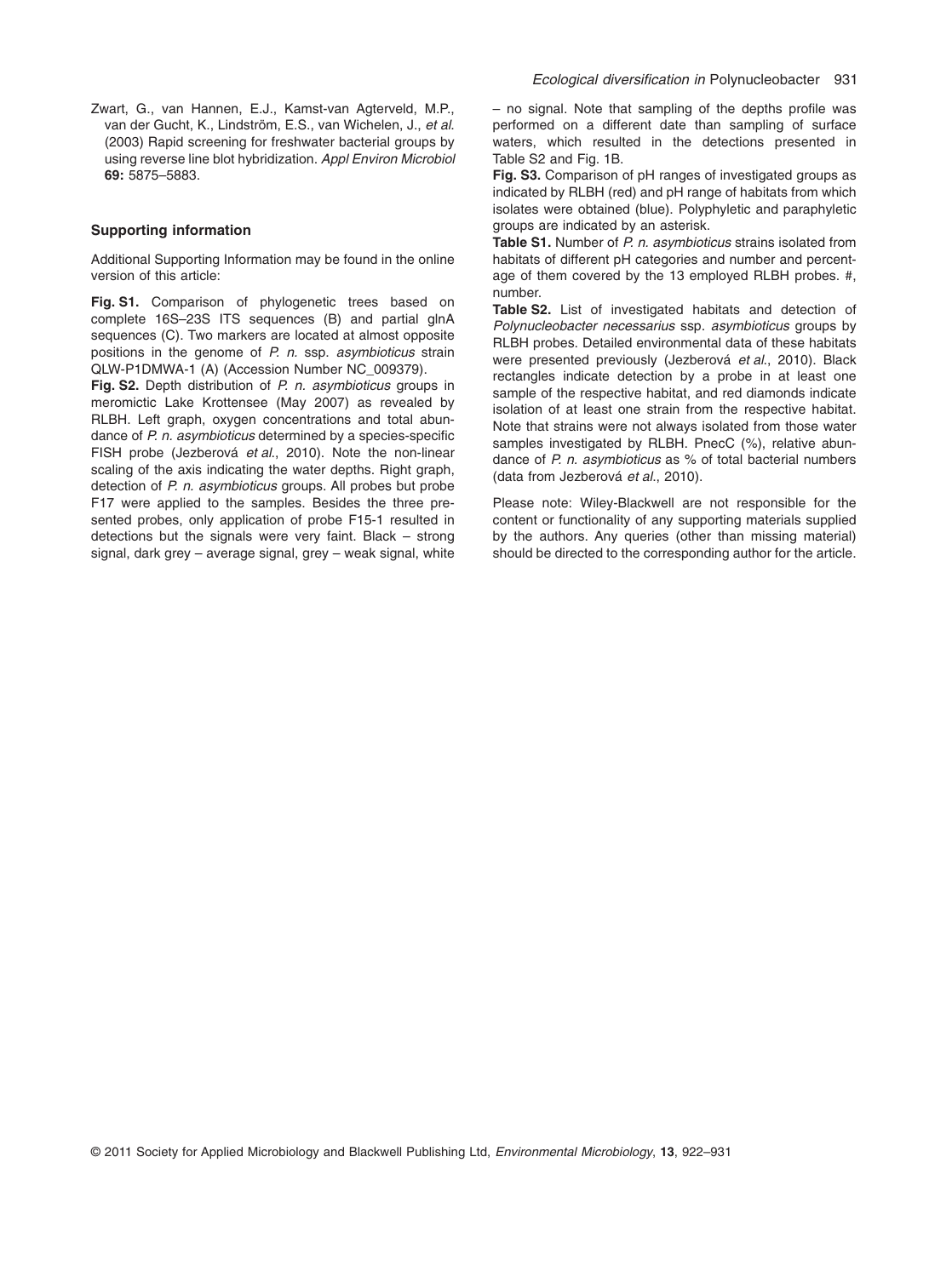# **Supplementary Material**

**Table S1.** Number of *P.n. asymbioticus* strains isolated from habitats of different pH categories and number and percentage of them covered by the 13 employed RLBH probes. #, number.

| pH         | # of strains | % of strains | # of strains in<br>category<br>targeted by<br>probes | % of strains in<br>category<br>targeted by<br>probes |
|------------|--------------|--------------|------------------------------------------------------|------------------------------------------------------|
| $\leq 4$   | 2            |              |                                                      | 50                                                   |
| $4 - 5$    | 27           | 18           | 21                                                   | 78                                                   |
| $5 - 6$    | 50           | 33           | 29                                                   | 58                                                   |
| $6 - 7$    | 28           | 18           | 17                                                   | 61                                                   |
| $7 - 8$    | 24           | 16           | 5                                                    | 21                                                   |
| > 8        | 14           | 9            | 9                                                    | 64                                                   |
| unknown pH |              | 5            |                                                      | 57                                                   |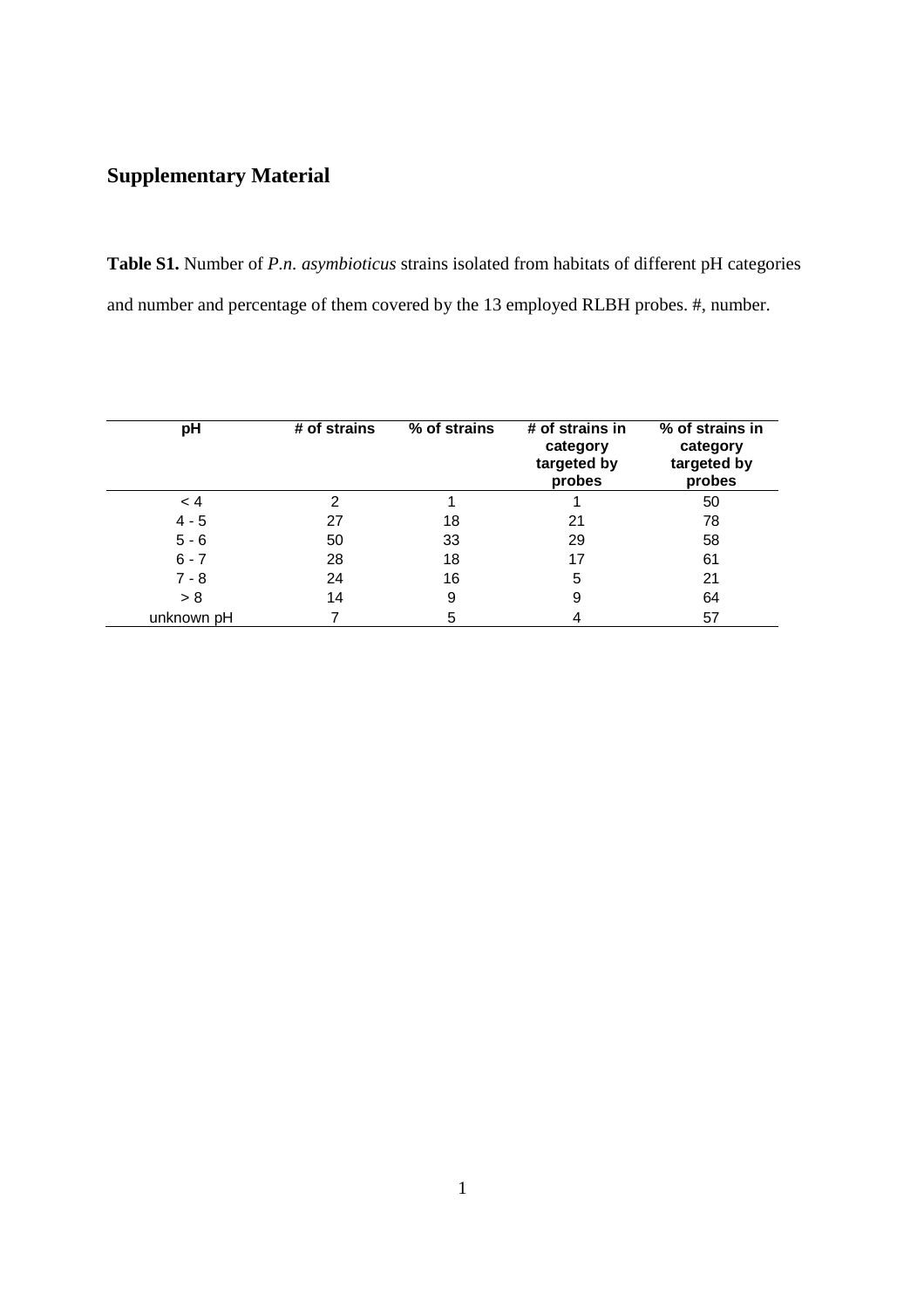**Table S2.** List of investigated habitats and detection of *Polynucleobacter necessarius ssp. asymbioticus* groups by RLBH probes. Detailed environmental data of these habitats were presented previously (Jezberová et al., 2010). Black rectangles indicate detection by a probe in at least one sample of the respective habitat, and red diamonds indicate isolation of at least one strain from the respective habitat. Note that strains were not always isolated from those water samples investigated by RLBH. PnecC (%), relative abundance of *P. n. asymbioticus* as % of total bacterial numbers (data from Jezberová et al., 2010).

|          | <b>Habitat</b>           | F1 | F2 | F4        | F5              | F10       | F11       | F12 | F <sub>13</sub> n | F14 | F <sub>15</sub> | F15-1 | F16 | F17 | рH         | PnecC (%)           |
|----------|--------------------------|----|----|-----------|-----------------|-----------|-----------|-----|-------------------|-----|-----------------|-------|-----|-----|------------|---------------------|
| 1        | Loiberbacher pond 1      |    |    | $\bullet$ | $\bullet$       | $\bullet$ |           |     |                   |     |                 |       |     |     | 4,7        | 51,4                |
| 2        | Loiberbacher pond 2      |    |    |           |                 | $\bullet$ |           |     |                   |     |                 |       |     |     | 4,8        | 21,7                |
| 3        | Loiberbacher pond 3      |    |    |           |                 |           |           |     |                   |     |                 |       |     |     | 4,8        | 15,7                |
| 4        | Loiberbacher pond 4      |    |    |           |                 |           |           |     |                   |     |                 |       |     |     | 4,7        | 14,1                |
| 5        | Hintersee                |    |    |           |                 |           |           |     |                   |     |                 |       |     |     | 8,5        | 1,5                 |
| 6        | FuschIsee                |    |    |           |                 |           |           |     |                   |     |                 |       |     |     | 8,5        | 6,4                 |
| 7        | Filblingsee              |    |    |           |                 |           |           |     |                   |     |                 |       |     |     | 8,2        | 6,2                 |
| 8        | Eibensee                 |    |    |           |                 |           |           |     |                   |     |                 |       |     |     | 8,4        | 3,5                 |
| 9        | Irrsee                   |    |    |           |                 |           |           |     |                   |     |                 |       |     |     | 8,4        | 1,4                 |
| 10       | Mondsee (Scharfling)     |    |    |           |                 |           |           |     |                   |     |                 |       |     |     | 8,3        | 0,2                 |
| 11       | Pond Seepromenade        |    |    |           |                 |           |           |     |                   |     |                 |       |     |     | 7,4        | 7,5                 |
| 12       | Egelsee (Scharfling)     |    |    |           |                 |           |           |     |                   |     |                 |       |     |     | 8,1        | 12,6                |
| 13       | Krottensee               |    |    |           |                 |           |           |     |                   |     |                 |       |     |     | 8,4        | 3.0                 |
| 14       | Wolfgangsee (Winkel)     |    |    |           |                 |           |           |     |                   |     |                 |       |     |     | 8,4        | 0,4                 |
| 15       | Eislau                   |    |    |           |                 |           |           |     |                   |     |                 |       |     |     | 7,4        | 6,5                 |
| 16       | Schwarzensee             |    |    |           |                 |           |           |     |                   |     |                 |       |     |     | 8,4        | 1,3                 |
| 17       | Mönichsee                |    |    |           |                 |           |           |     |                   |     |                 |       |     |     | 8,3        | 1,1                 |
| 18       | Mittersee                |    |    |           |                 |           |           |     |                   |     |                 |       |     |     | 8,2        | 0,5                 |
| 19       | Suisensee                |    |    |           |                 |           |           |     |                   |     |                 |       |     |     | 8,2        | 0,6                 |
| 20       | Haleswiessee             |    |    |           |                 |           |           |     |                   |     |                 |       |     |     | 8,0        | 15,5                |
| 21       | Attersee (Unterach)      |    |    |           |                 |           |           |     |                   |     |                 |       |     |     | 8,4        | 0,6                 |
| 22       | Egelsee (near Attersee)  |    |    |           |                 |           |           |     |                   |     |                 |       |     |     | 7,9        | 3,4                 |
| 23       | Unterer Langbathsee      |    |    |           |                 |           |           |     |                   |     |                 |       |     |     | 8,5        | 1,4                 |
| 24       | Oberer Langbathsee       |    |    |           |                 |           |           |     |                   |     |                 |       |     |     | 8,5        | 0,7                 |
| 25       | Taferlklaussee           |    |    |           |                 |           |           |     |                   |     |                 |       |     |     | 8,2        | 11,6                |
| 26       | Traunsee (Altmünster)    |    |    |           |                 |           |           |     |                   |     |                 |       |     |     | 8,3        | 1,1                 |
| 27       | Offensee                 |    |    |           |                 |           |           |     |                   |     |                 |       |     |     | 8,4        | 1,9                 |
| 28       | Nussensee                |    |    |           |                 |           |           |     |                   |     |                 |       |     |     | 8,4        | 4,5                 |
| 29       | Altauseer See            |    |    |           |                 |           |           |     |                   |     |                 |       |     |     | 8,2        | 0,5                 |
| 30       | GrundIsee                |    |    |           |                 |           |           |     |                   |     |                 |       |     |     | 8,1        | 2.0                 |
| 31       | Toplitzsee               |    |    |           |                 |           |           |     |                   |     |                 |       |     |     | 8,4        | 2,2                 |
| 32       | Sommersbergsee           |    |    |           |                 |           |           |     |                   |     |                 |       |     |     | 8,1        | 2,7                 |
| 33       | Hallstättersee (Steeg)   |    |    |           | ٠               |           |           |     |                   |     |                 |       |     |     | 8,3        | 1,2                 |
| 34       | Vorderer Gosausee        |    |    |           |                 |           |           |     |                   |     |                 |       |     |     | 8,3        | 6.0                 |
| 35       | <b>Hinterer Gosausee</b> |    |    |           |                 |           |           |     |                   |     |                 |       |     |     | 8,3        | 3,7                 |
| 36       | Gosau 3 (fishpond)       |    |    |           |                 |           |           |     |                   |     |                 |       |     |     | 7,5        | 2,3                 |
| 37<br>38 | Vorderer Lahngangsee     |    |    |           |                 |           |           |     |                   |     |                 |       |     |     | 8,3        | 1,5                 |
|          | Wildensee                |    |    |           |                 |           |           |     |                   |     |                 |       |     |     | 8,3        | 0,2<br>9,1          |
| 39<br>40 | Pond Sportland           |    |    |           |                 |           |           |     |                   |     |                 |       |     |     | 7,3<br>6,7 |                     |
| 41       | Pond Rossmoss<br>Elmsee  |    |    |           |                 |           |           |     |                   |     |                 |       |     |     | 8,1        | 40,1<br>2,7         |
| 42       | Lacke near Elmsee        |    |    |           |                 |           |           |     |                   |     |                 |       |     |     | 5.0        | 16,2                |
| 43       | Post1                    |    |    |           |                 |           |           |     |                   |     |                 |       |     |     | 6,1        | 13,6                |
| 44       | Post <sub>2</sub>        |    |    |           |                 |           |           |     |                   |     |                 |       |     |     | 4,9        | 35,6                |
| 45       | Post3                    |    |    |           |                 |           |           |     |                   |     |                 |       |     |     | 5,5        | 4,3                 |
| 46       | Post4                    |    |    |           |                 |           |           |     |                   |     |                 |       |     |     | 6.0        | 8,3                 |
| 47       | Illinger 1               |    |    |           |                 |           |           |     |                   |     |                 |       |     |     | 4,6        | 33,8                |
| 48       | Illinger 2               |    |    |           |                 |           |           |     |                   |     |                 |       |     |     | 4,9        | 26,4                |
| 49       | Egelsee I near Mattsee   |    |    |           | $\blacklozenge$ |           |           |     |                   |     |                 |       |     |     | 7,6        | 0,7                 |
| 50       | Egelsee II near Mattsee  |    |    |           | $\bullet$       |           |           |     |                   |     |                 |       |     |     | 7,7        | 0,2                 |
| 51       | Wengen Moor 1            |    |    |           |                 |           | $\bullet$ |     |                   |     |                 |       |     |     | 4.0        | 0,5                 |
| 52       | Wengen Moor 2            |    |    |           |                 |           |           |     |                   |     |                 |       |     |     | 3,9        | $> 0^{\frac{6}{5}}$ |
| 53       | Puddle near Wengen Moor  |    |    |           |                 |           |           |     |                   |     |                 |       |     |     | 6,2        | $> 0$ s             |
| 54       | Wallersee                |    |    |           |                 |           |           |     |                   |     |                 |       |     |     | 8,1        | 0,4                 |
| 55       | Pond 5 (garden pond)     |    |    |           |                 |           |           |     |                   |     |                 |       |     |     | 8,3        | 8.0                 |
| 56       | Schwarze Lacke           |    |    |           |                 |           |           |     |                   |     |                 |       |     |     | 4,4        | 11,1                |
| 57       | Doppel-Lacke             |    |    |           |                 |           |           |     |                   |     |                 |       |     |     | 4,5        | 0,7                 |
| 58       | Gerzinsel                |    |    |           |                 |           |           |     |                   |     |                 |       |     |     | 4,4        | 17.0                |
|          |                          |    |    |           |                 |           |           |     |                   |     |                 |       |     |     |            |                     |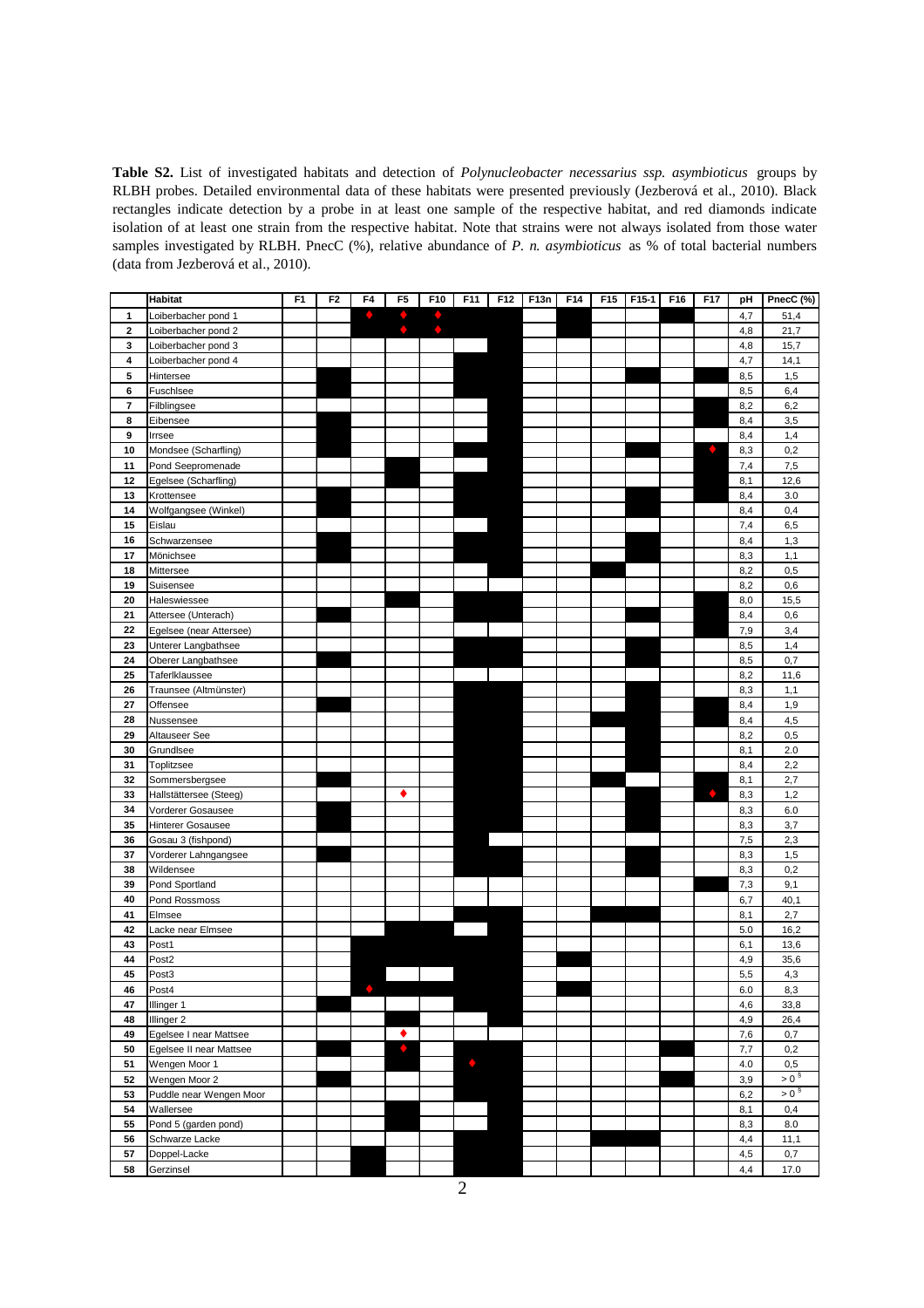# **Table S2 (continued)**

| 59  | Unterer Teich         |  |           |           |  |           |               |   | 5.5 | 6.7     |
|-----|-----------------------|--|-----------|-----------|--|-----------|---------------|---|-----|---------|
| 60  | Holzteich             |  |           |           |  |           |               |   | 4.5 | 26.0    |
| 61  | Rechteckteich         |  |           |           |  |           |               |   | 5.5 | 22.5    |
| 62  | Grosster Teich        |  |           |           |  |           |               | ۰ | 5.5 | 27.9    |
| 63  | Birnenteich           |  |           |           |  |           |               |   | 5.4 | 22.1    |
| 64  | Pisateich             |  |           |           |  |           |               |   | 6.4 | 16.8    |
| 65  | Kleiner Inselteich    |  |           |           |  |           |               |   | 5.5 | 27.4    |
| 66  | Grosser Inselteich    |  |           |           |  |           |               |   | 5,0 | 17.3    |
| 67  | Seggenteich           |  |           |           |  |           |               |   | 5.3 | 9.3     |
| 68  | Stegteich             |  |           |           |  |           |               |   | 5.5 | 15.1    |
| 69  | Trög 1                |  |           |           |  |           |               |   | 6.3 | 12.3    |
| 70  | Trög 2                |  |           |           |  |           |               |   | 5.9 | 19.1    |
| 71  | Trög 3                |  |           |           |  |           |               |   | 5.5 | 22.2    |
| 72  | Trög 4                |  |           |           |  |           |               |   | 4.9 | 4.8     |
| 73  | Trög 5                |  | ٠         |           |  |           |               |   | 4.8 | 24.2    |
| 74  | Trög 6                |  |           |           |  |           |               |   | 5.2 | 17.9    |
| 75  | Trög 7                |  |           |           |  | ٠         |               |   | 5.7 | 10.1    |
| 76  | Trög 8                |  | $\bullet$ |           |  |           |               |   | 4.9 | 10.8    |
| 77  | Letten1               |  |           |           |  |           |               |   | 4.9 | 20.5    |
| 78  | Letten2               |  |           |           |  |           |               |   | 4.8 | 27.6    |
| 79  | Letten3               |  |           |           |  |           |               |   | 4.9 | 20,0    |
| 80  | Letten4               |  |           |           |  |           |               |   | 6.9 | 17,0    |
| 81  | Reiter Alpe           |  |           |           |  |           |               |   | 5.3 | 20.5    |
| 82  | Schwaig1              |  |           |           |  |           |               |   | 4.4 | 67.1    |
| 83  | Schwaig2              |  |           |           |  |           |               |   | 4.6 | 34.2    |
| 84  | Adlerlacke            |  |           |           |  | ٠         | ۰             |   | 4.8 | 42.8    |
| 85  | SchFe1                |  |           |           |  |           |               |   | 5,0 | 57.2    |
| 86  | Horl1                 |  |           |           |  |           |               |   | 5.6 | 31.3    |
| 87  | Horl <sub>2</sub>     |  |           |           |  |           |               |   | 4.7 | 35.2    |
| 88  | Horl3                 |  |           |           |  |           |               |   | 5.4 | 34.5    |
| 89  | Horl4                 |  |           |           |  |           |               |   | 4.7 | 46.9    |
| 90  | Salz1                 |  |           |           |  |           |               |   | 5.4 | 1.9     |
| 91  | Salz2                 |  |           |           |  |           |               |   | 5.2 | 21.2    |
| 92  | Salz4                 |  |           |           |  |           |               |   | 5.7 | 27.2    |
| 93  | Grasteich             |  |           |           |  |           |               |   | 5.6 | 37.2    |
| 94  | <b>Triangle Lacke</b> |  |           |           |  |           |               |   | 5.9 | 20.1    |
| 95  | Oko Lacke             |  |           |           |  |           |               |   | 5.8 | 41.1    |
| 96  | Kleiner Brauner Lacke |  |           |           |  |           |               |   | 4.6 | 48.6    |
| 97  | Kreuzungs Lacke       |  |           |           |  |           |               |   | 5.8 | 12.1    |
| 98  | Portler Horn Teich    |  |           |           |  |           |               |   | 5.7 | 38.2    |
| 99  | U-Lacke               |  |           |           |  |           |               |   | 5.2 | 15.5    |
| 100 | Hidden Lacke          |  |           |           |  |           |               |   | 5.2 | 8.9     |
| 101 | Joint Lacke           |  |           |           |  |           |               |   | 4.9 | 13.2    |
| 102 | Jitka's Lacke         |  |           |           |  |           |               |   | 5.2 | 25.1    |
| 103 | Furkla Lacke          |  |           |           |  |           |               |   | 5.2 | 6.9     |
| 104 | Seilbahn Lacke I      |  |           |           |  |           |               |   | 5.4 | 31,0    |
| 105 | Seilbahn Lacke II     |  |           |           |  |           |               |   | 5.3 | 43.8    |
| 106 | Oberer Klaffersee     |  |           |           |  |           |               |   | 6.6 | 0.5     |
| 107 | Unterer Klaffersee    |  |           |           |  | $\bullet$ | $\bullet$     |   | 7.5 | 1.1     |
| 108 | Greifensteinsee       |  |           |           |  |           |               |   | 7.1 | 4.8     |
| 109 | Rauhenbergsee         |  |           |           |  |           |               |   | 7.1 | 2.5     |
| 110 | Gerlos1               |  |           |           |  |           | $\bullet$     |   | 4.8 | 10.9    |
| 111 | Gerlos2               |  |           |           |  |           |               |   | 4.8 | 17.5    |
| 112 | Gerlos3               |  |           |           |  |           |               |   | 4.6 | 25.5    |
| 113 | Gerlos4               |  |           |           |  |           |               |   | 4.9 | 16.4    |
| 114 | Gerlos5               |  |           |           |  |           |               |   | 5,0 | 11.4    |
| 115 | Gerlos6               |  |           |           |  |           |               |   | 4.8 | 23.2    |
| 116 | Chalupska Slat        |  |           | $\bullet$ |  |           |               |   | 4.1 | 22.1    |
| 117 | Plešné                |  |           |           |  |           |               |   | 5,0 | $6.8\,$ |
| 118 | Čertovo               |  |           |           |  |           |               |   | 4.6 | 0.7     |
| 119 | Černé                 |  |           |           |  |           | $\mathcal{O}$ |   | 4.8 | 2.8     |
| 120 | Prášilské             |  |           |           |  |           |               |   | 4.8 | 33.2    |
| 121 | Laka                  |  |           |           |  |           |               |   | 5.6 | 22.8    |

121 Laka **121 Laka** 5.6 22.8<br><sup>§</sup> PnecC bacteria (*P.n.* ssp. *asymbioticus*) could be detected by FISH but could not be reliably quantified due to low cell numbers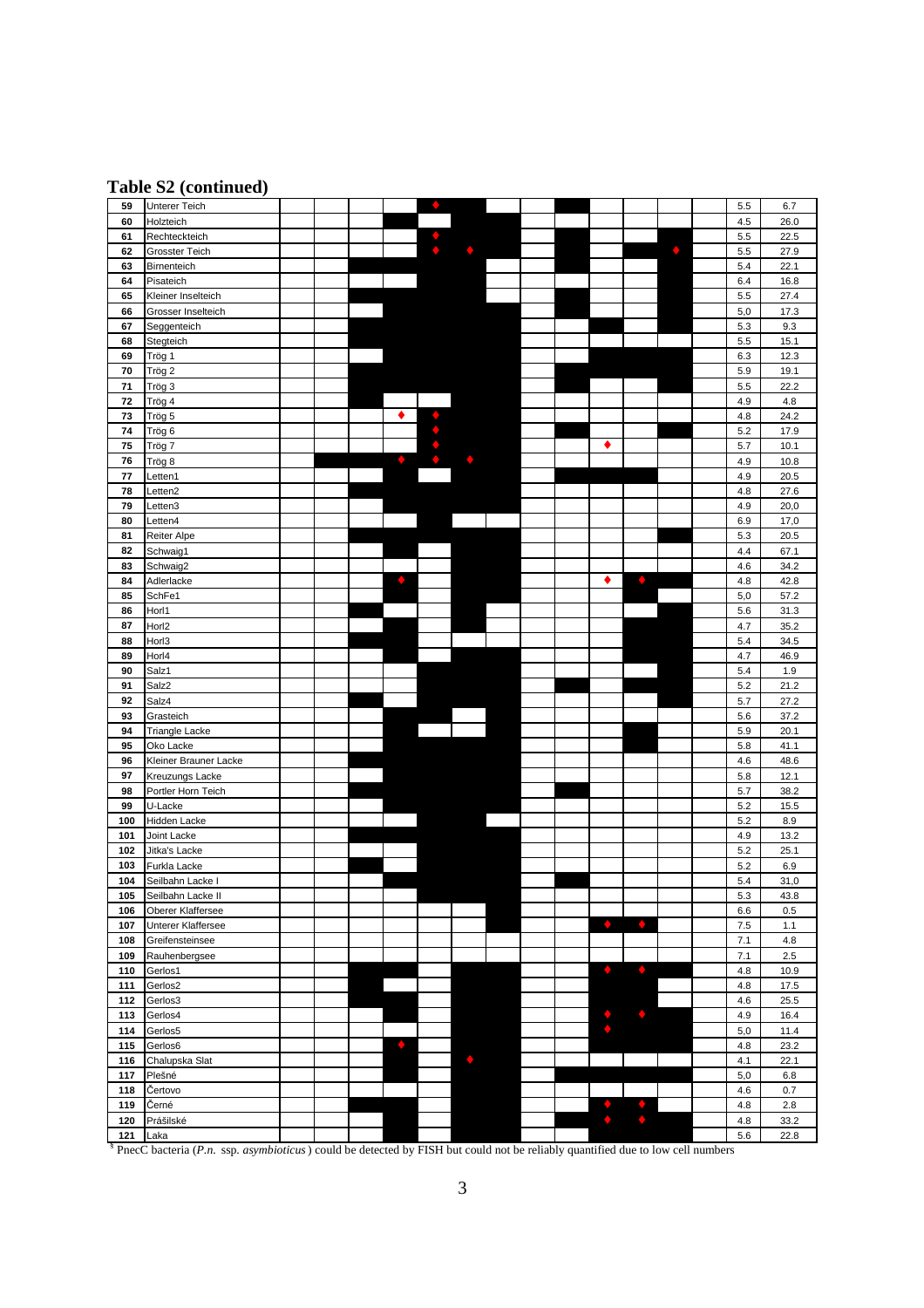**Fig. S1.** Comparison of phylogenetic trees based on complete 16S-23S ITS sequences (B) and partial glnA sequences (C). Two markers are located at almost opposite positions in the genome of *P. n.* ssp. *asymbioticus* strain QLW-P1DMWA-1 (A) (accession number NC\_009379).

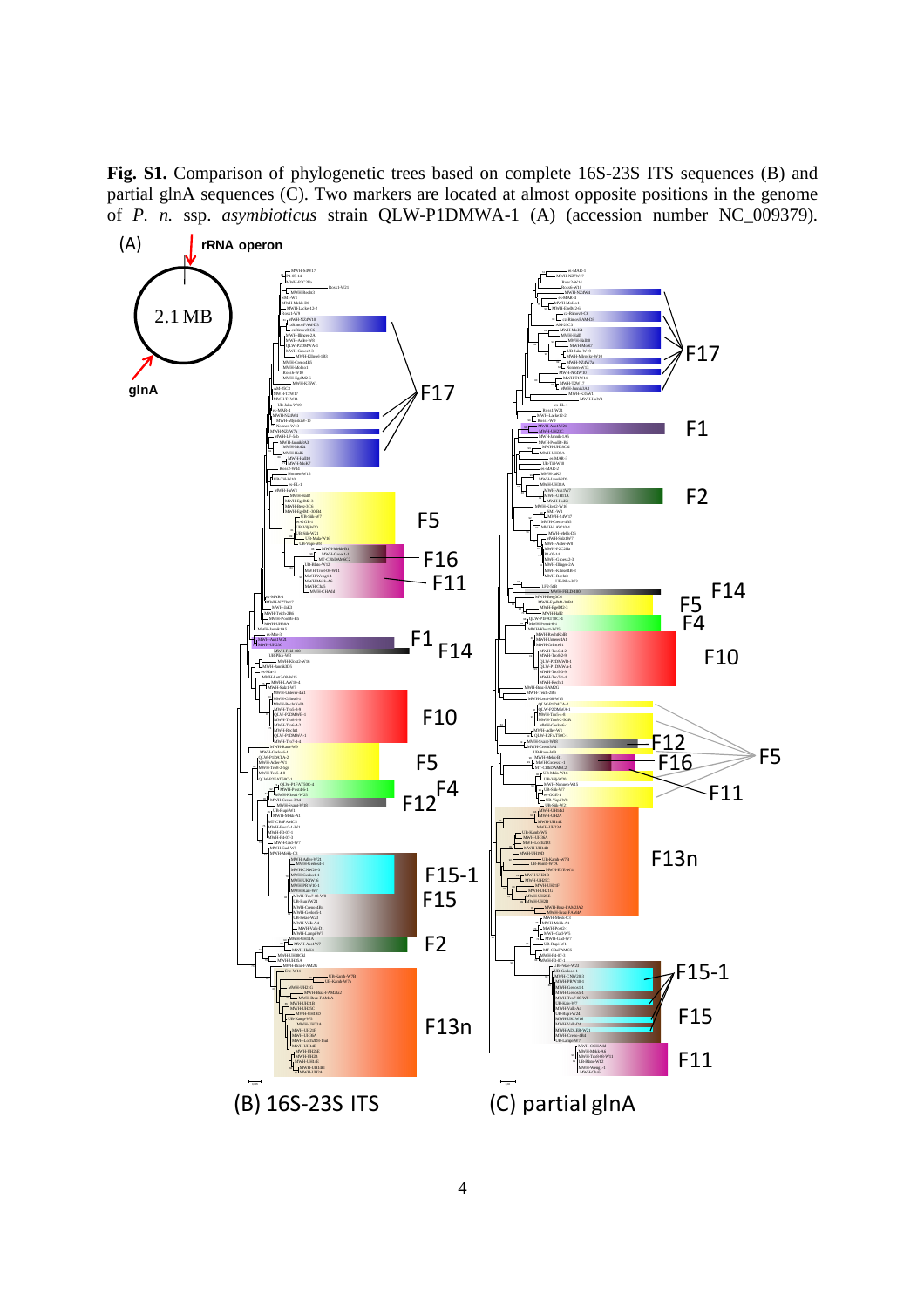**Fig. S2.** Depth distribution of *P. n. asymbioticus* groups in meromictic Lake Krottensee (May 2007) as revealed by RLBH. Left graph, oxygen concentrations and total abundance of *P. n. asymbioticus* determined by a species-specific FISH probe (Jezberová et al., 2010). Note the nonlinear scaling of the axis indicating the water depths. Right graph, detection of *P. n. asymbioticus* groups. All probes but probe F17 were applied to the samples. Besides the three presented probes, only application of probe F15-1 resulted in detections but the signals were very faint. Black – strong signal, dark grey – average signal, grey – weak signal, white – no signal. Note that sampling of the depths profile was performed on a different date than sampling of surface waters, which resulted in the detections presented in Table S1 and Fig. 1B.